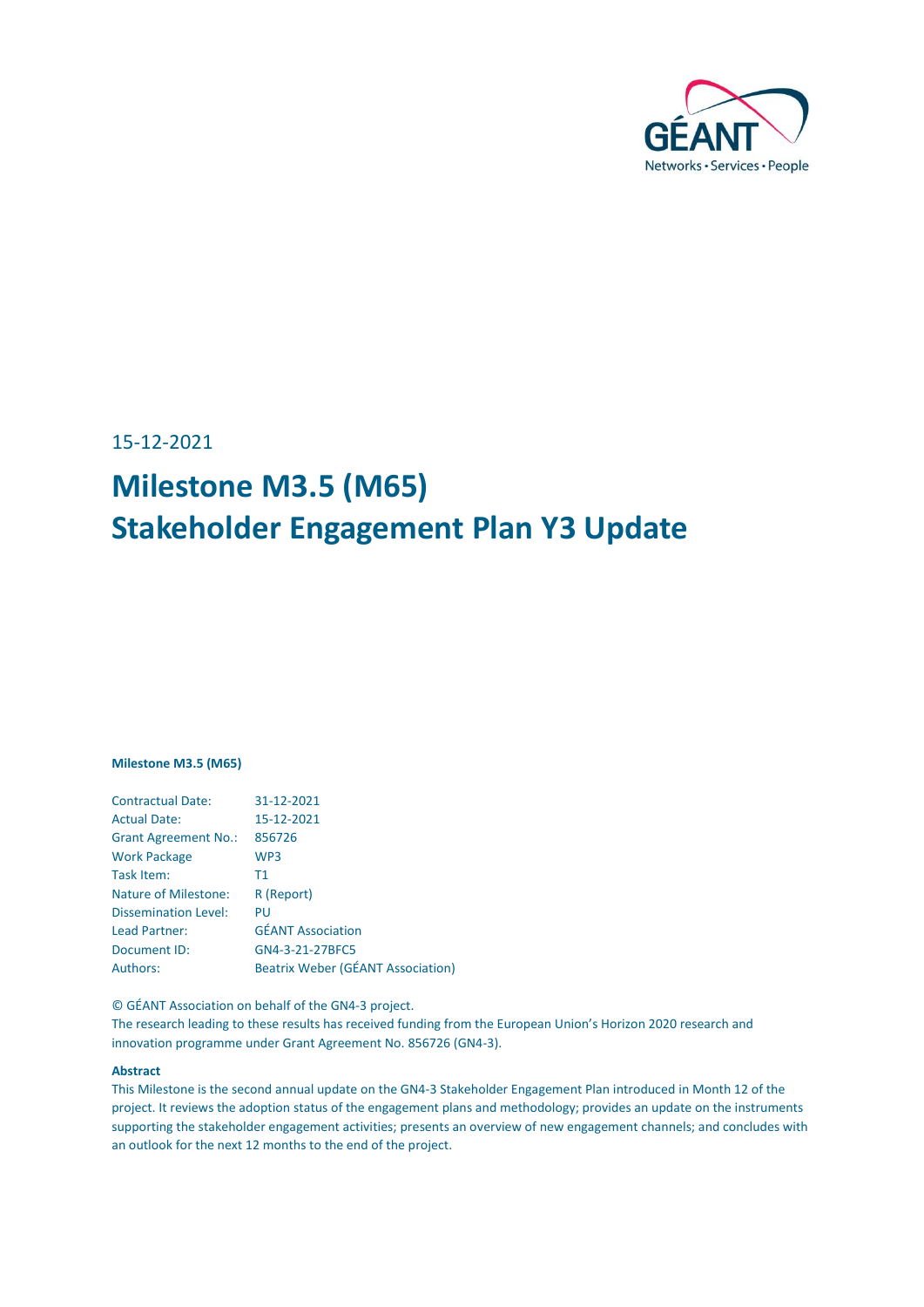

## **Table of Contents**

|                | <b>Executive Summary</b>                     |                                                             | 1              |  |  |  |  |  |
|----------------|----------------------------------------------|-------------------------------------------------------------|----------------|--|--|--|--|--|
| $\mathbf{1}$   |                                              | Introduction                                                |                |  |  |  |  |  |
| $\overline{2}$ | Adoption of Engagement Plans and Methodology |                                                             |                |  |  |  |  |  |
| 3              |                                              | Instruments to Improve Reporting, Monitoring and Evaluation | 6              |  |  |  |  |  |
|                | 3.1                                          | <b>Enhanced GN4-3 Event Reporting</b>                       |                |  |  |  |  |  |
|                | 3.2                                          | 6                                                           |                |  |  |  |  |  |
|                | 3.3                                          | <b>PMB as Discussion Platform</b>                           |                |  |  |  |  |  |
|                | 3.4                                          | Project CRM                                                 | $\overline{7}$ |  |  |  |  |  |
|                | 3.5                                          | Service Uptake KPI in WP3                                   | 7              |  |  |  |  |  |
|                | 3.6                                          | Dedicated WP3 T1 Liaison Contact for each WP                | 8              |  |  |  |  |  |
|                | 3.7                                          | <b>Outreach Checklist for New Services</b>                  | 8              |  |  |  |  |  |
| 4              |                                              | Further Adjustments to the Framework                        | 9              |  |  |  |  |  |
| 5              |                                              | <b>Conclusions and Next Steps</b>                           | 11             |  |  |  |  |  |
| Appendix A     |                                              | PAIR Meeting - Stakeholder Engagement Questionnaire         | 12             |  |  |  |  |  |
| Appendix B     |                                              | PAIR Engagement Review - WP Feedback                        | 13             |  |  |  |  |  |
|                | B.1                                          | <b>Support WPs</b>                                          | 13             |  |  |  |  |  |
|                | B.2                                          | Services WPs                                                | 16             |  |  |  |  |  |
| References     |                                              |                                                             | 24             |  |  |  |  |  |
| Glossary       |                                              |                                                             | 25             |  |  |  |  |  |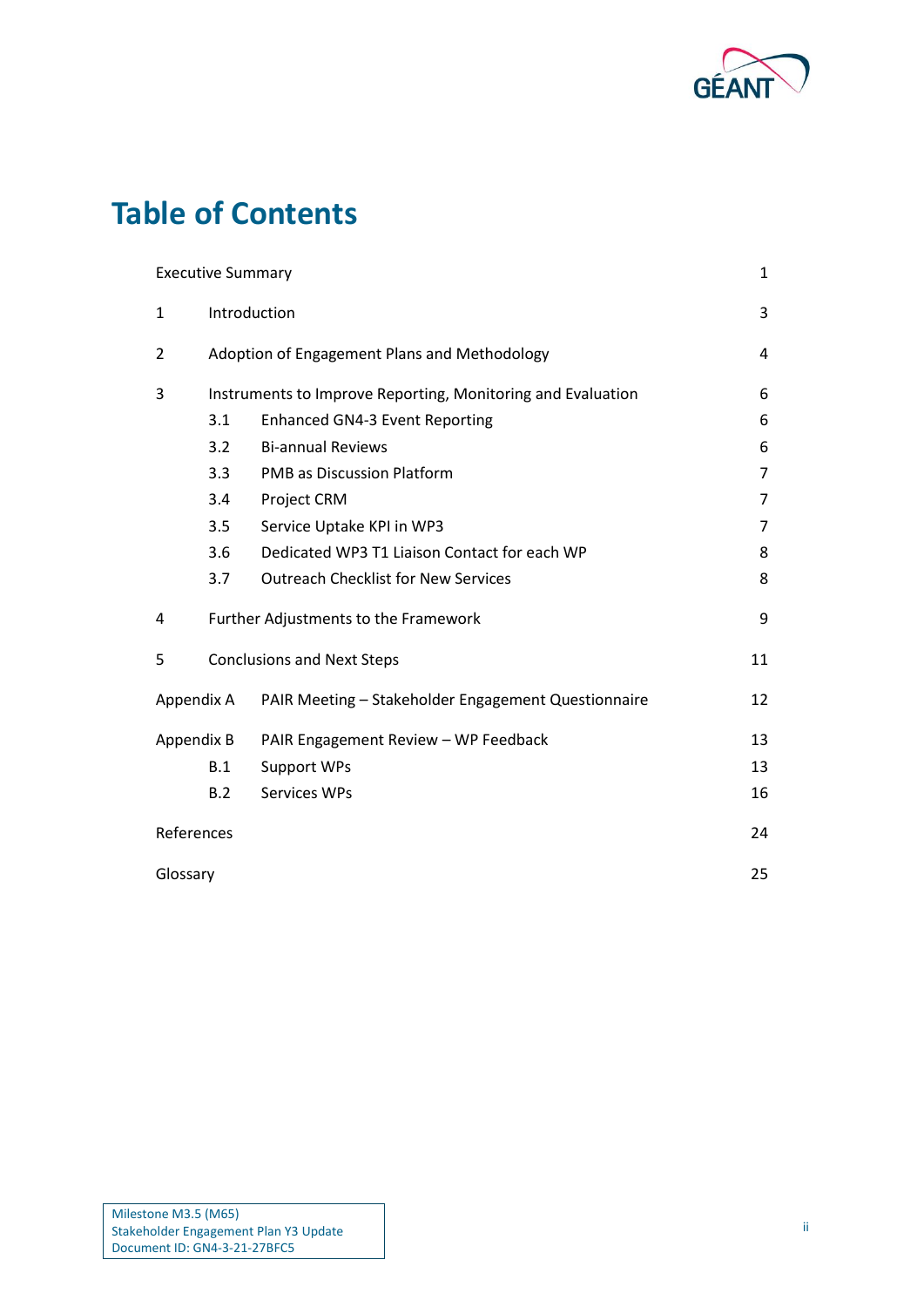

### <span id="page-2-0"></span>**Executive Summary**

This Milestone is the second annual update following the introduction of the GN4-3 Stakeholder Engagement Plan in Month 12 of the project and the first implementation progress update in Month 24. Covering Year 3, it reviews the adoption status of the engagement plans and methodology, including the main challenges and changes; provides an update on the instruments supporting the stakeholder engagement activities; presents an overview of new engagement channels; and concludes with an outlook for the next 12 months to the end of the project.

GÉANT operates in a complex environment with a wide range of stakeholder groups. Each Work Package has its own subset of stakeholders and reasons for engaging with them. The Stakeholder Engagement Plan outlined in Deliverable D3.1 [\[D3.1\]](#page-25-1) introduced a framework that is structured yet flexible, that gives autonomy to the Work Packages, but with comprehensive support and guidance provided by Work Package 3 User and Stakeholder Engagement, to ensure the needs of the stakeholders are met.

One year into the COVID-19 pandemic, both GÉANT and the stakeholders are more experienced and comfortable in virtual settings and with using advanced online tools for interacting, and, while these are not ideal for all situations, engagement levels in virtual meetings have increased. Other factors influencing how the project engaged with its stakeholders included the need to collaborate on more strategic topics, such as EuroHPC, Quantum Computing and the next cycle of the GN project.

The Stakeholder Engagement Plan and Y2 update [\[M3.3\]](#page-25-2) introduced a set of seven quality control instruments to support its reporting, monitoring and evaluation, namely: enhanced GN4-3 event reporting; bi-annual reviews; the Project Management Board (PMB) as a discussion platform; a project customer relationship management (CRM) system; a service uptake key performance indicator in WP3; a dedicated WP3 Task 1 Liaison Contact for each Work Package; and an outreach checklist for new services. Of these, it has been decided not to enhance event reporting, as this would significantly increase the overhead of the Work Packages, and, following feedback from the Work Package Leaders, the function of the dedicated Liaison Contact will be reviewed. Considerable progress has been made in the implementation of all the other instruments, particularly the CRM.

During Y3, six additional engagement channels have been introduced, to address new and changing demands. These are: Chief Technology Office(r) Workshops, Spotlight Programme, South East Europe User Forum, EuroHPC NREN Coordination Meetings, GÉANT Infoshares and NREN Expert Interviews.

Since its introduction, the GN4-3 Stakeholder Engagement Plan has demonstrated its ability to accommodate the agility and flexibility needed to successfully engage with GÉANT's stakeholders. Over the next reporting period, the established ways of working will continue, with an emphasis on further professionalising and improving both instruments and engagement channels, simplifying the framework where possible and enhancing areas that have proved particularly beneficial. A final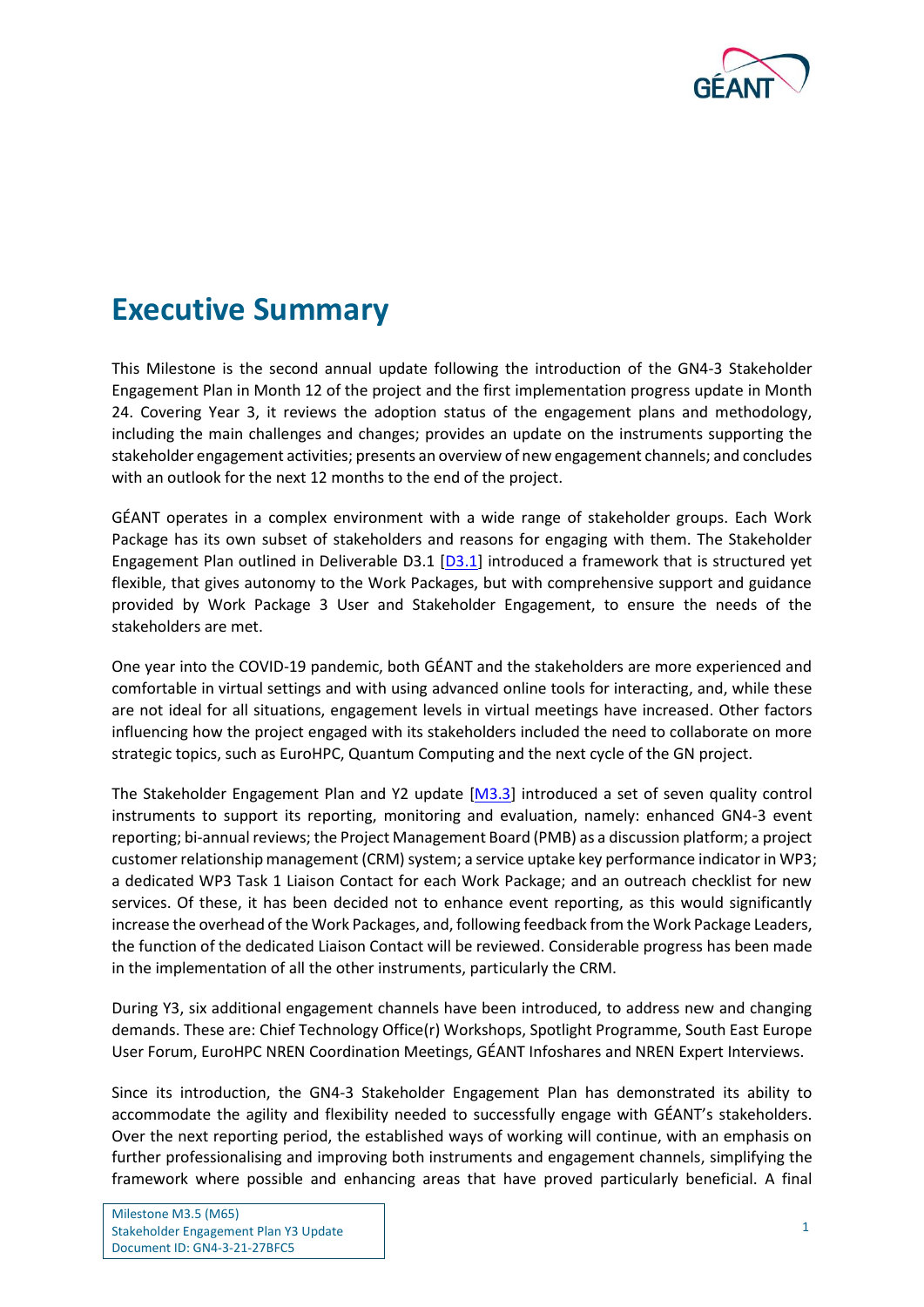Executive Summary



update on the progress of the Stakeholder Engagement Plan, with a recommendation on how to use it going forward, will be provided in Milestone M3.7, due in M48.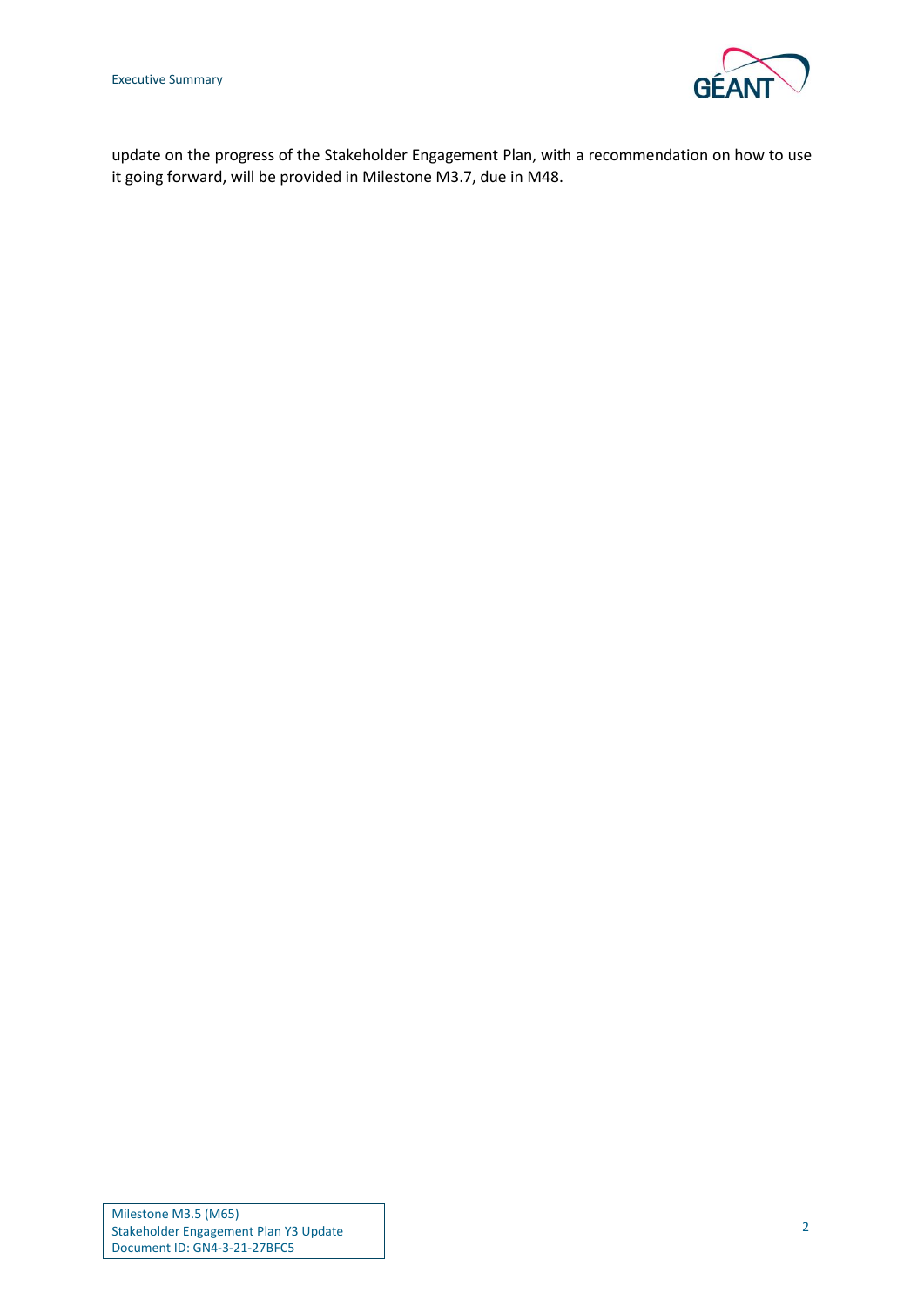

### <span id="page-4-0"></span>**<sup>1</sup> Introduction**

This Milestone is the second annual update following the introduction of the GN4-3 Stakeholder Engagement Plan (Deliverable D3.1 in Month 12  $[D3.1]$ ) and subsequent implementation progress update (Milestone M3.3 in Month 24 [\[M3.3\]](#page-25-2)).

The GN4-3 Stakeholder Engagement Plan was introduced at the beginning of the project to provide an overview of the stakeholder engagement approaches and plans across the different Work Packages. Acknowledging the autonomy of each Work Package, the framework enables a comprehensive overview of the activities being planned. Engagement activities change over time to reflect changes in the project's needs and stakeholders' requirements, so the plan can be seen as a starting point and reference for any future work. The annual updates (Milestones M3.3, M3.5 and M3.7) document and assess the supporting instruments to coordinate activities across the project.

This document reviews the adoption status of the engagement plans and methodology, including the main challenges and changes, in Year 3 (Sectio[n 2\)](#page-5-0), provides an update on the instruments supporting the stakeholder engagement activities in GN4-3 (Sectio[n 3\)](#page-7-0) and presents an overview of notable new engagement channels introduced over the course of the reporting period (Sectio[n 4\)](#page-10-0). The document concludes with an outlook for the next 12 months to the end of the project (Sectio[n 5\)](#page-12-0).

A comprehensive update on the plan initially set out in D3.1 will be covered in the final update M3.7 (due in Month 48), together with a concluding evaluation of the success of the engagement plan, supporting instruments and activities undertaken. It will also provide an outlook on how the engagement plan is envisioned to be used beyond GN4-3. For the present Milestone (M3.5) such predictions are too early.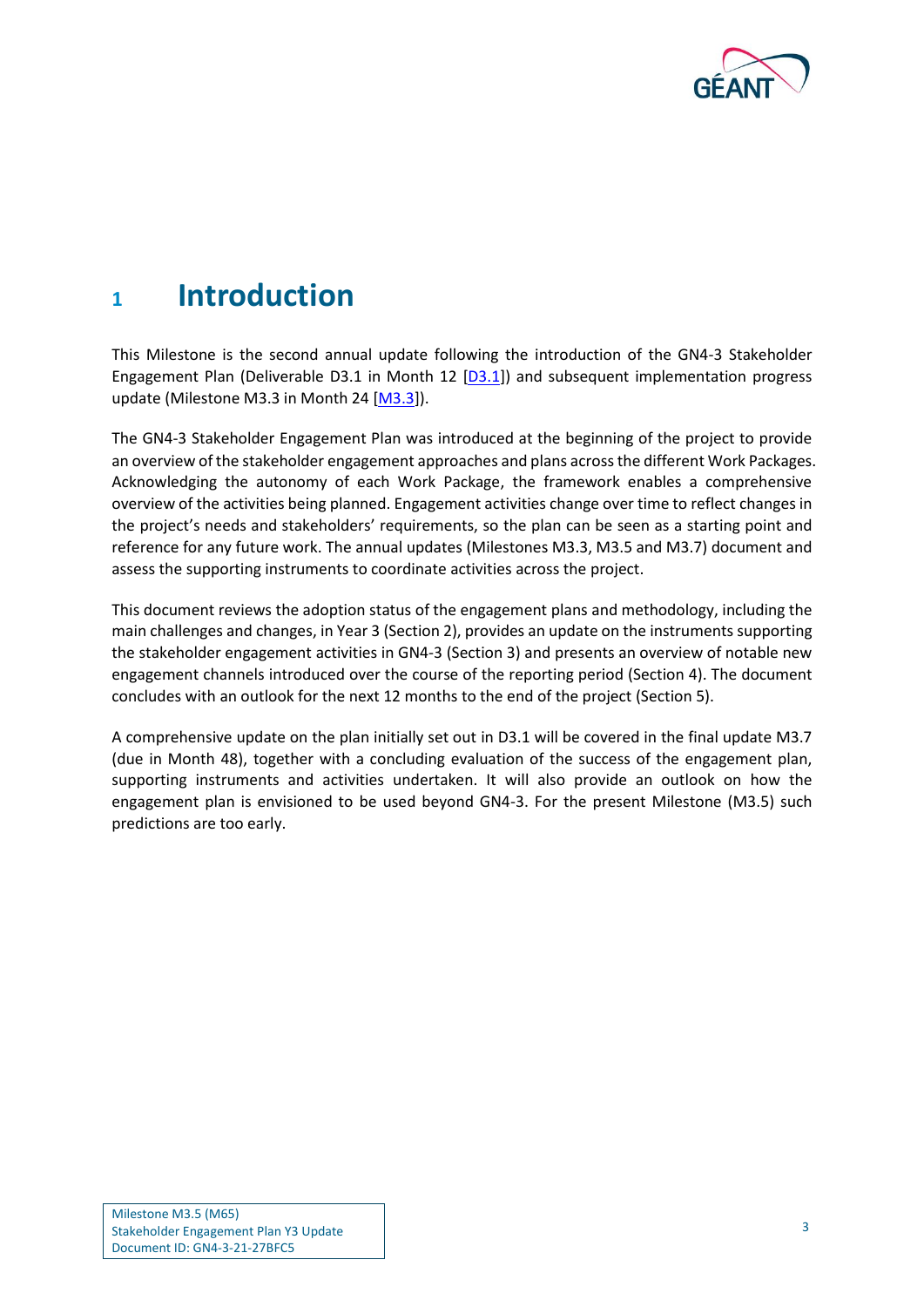

# <span id="page-5-0"></span>**<sup>2</sup> Adoption of Engagement Plans and Methodology**

The GN4-3 Stakeholder Engagement Plan defines, on a Work Package-specific level, the stakeholders, engagement channels, frequency of engagement as well as the purpose of engagement. The Plan is intended to act as a structured framework for the engagement activities within GN4-3. At the same time, it is not a definitive plan of action, as stakeholder interests and engagement needs change over time and the activities undertaken need to be adjusted accordingly.

One year into the pandemic, the situation has not changed much compared with the previous reporting period. Working from home and living with restrictions still dominate the modus operandi across the National Research and Education Network (NREN) community. Outreach activities remain virtual almost without exception and face-to-face meetings only happen on a very rare occasion.

However, it is notable that people are now more experienced in virtual settings, using different online tools, and are therefore more comfortable covering a wider range of meeting types virtually. Engagement levels in virtual meetings have increased and feedback from the most recent GÉANT NREN Satisfaction Survey 2021 showed an overall positive view on the effectiveness and suitability of different virtual meeting formats (see [\[M3.4\]](#page-25-3)).

As noted in the previous annual update [\[M3.3\]](#page-25-2), some Work Packages or Tasks needed to substantially change their way of engagement due to the pandemic and inability to meet stakeholders face to face (most notably WP3 Task 2 Research Engagement). Engagement with researchers, international science groups or new stakeholders continued to be challenging and, in some areas, moved to a more strategic and policy level (such as EuroHPC, GAIA-X, Quantum Computing). Whilst virtual events work successfully for information sharing or when there are already-established levels of trust among the audience, they have proved to not work well for lead generation or relationship building.

Some Work Packages, however, could successfully transfer their activities online. The Network Evolution Study by WP6 and WP7, albeit carried out entirely virtually, was considered a success by both project and NRENs alike.

Whilst COVID-19 was one influencing factor on how the project engaged with its stakeholders, mostly responsible for the move to virtual meetings and change of engagement formats, it was not the only reason. Key strategic topics, including, among others, EuroHPC, Quantum Computing and the future GNx project, also influenced the ways of engagement, leading to a range of new engagement channels being set up. These are presented in Section [4.](#page-10-0)

Over the course of the previous reporting period,  $M12 - M24$ , two additional project-wide instruments were introduced: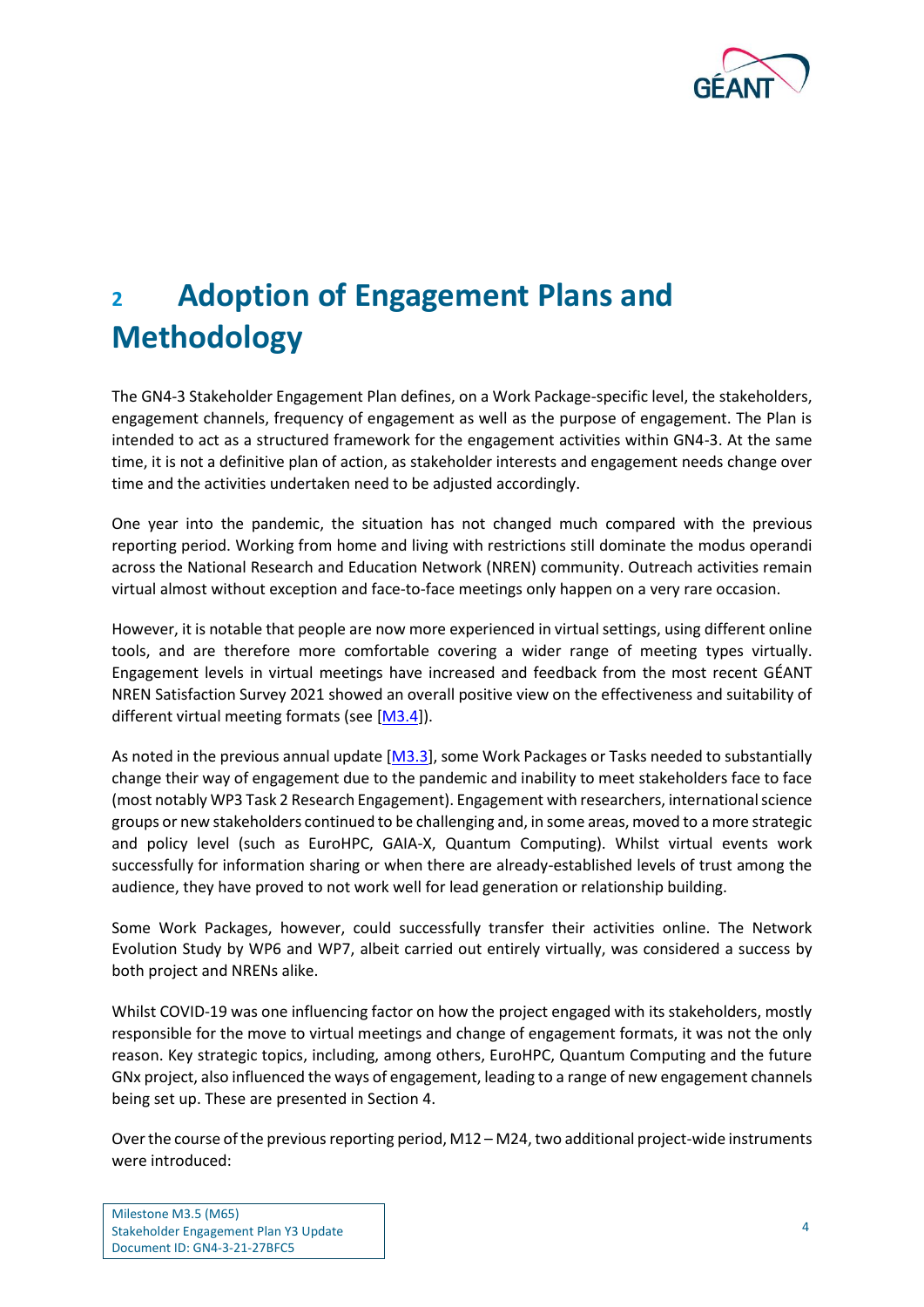

- A dedicated WP3 T1 Liaison Contact for each Work Package, and
- A standardised outreach checklist to support production gate reviews for new services during the Product Lifecycle Management (PLM) process.

An overview of these instruments can be found in [\[M3.3\]](#page-25-2), Section 4. Reviews of their implementation status in the current reporting period (M25 – M36) are provided in Sections [3.6](#page-9-0) an[d 3.7](#page-9-1) of the present document respectively.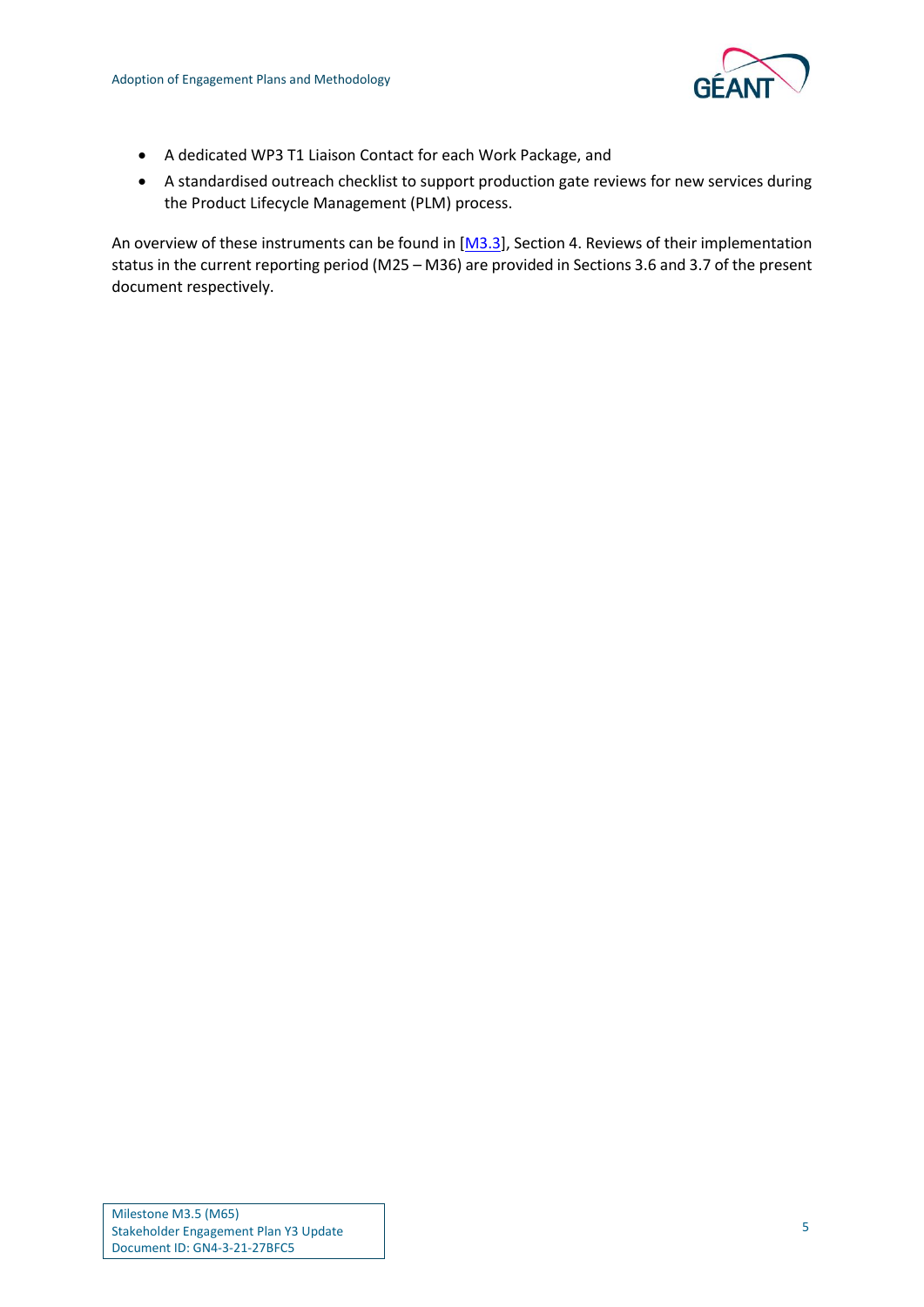

## <span id="page-7-0"></span>**<sup>3</sup> Instruments to Improve Reporting, Monitoring and Evaluation**

The GN4-3 Stakeholder Engagement Plan and its first annual update M3.3 introduced a set of quality control instruments to support its reporting, monitoring and evaluation. The instruments are:

- 1. Enhanced GN4-3 event reporting.
- 2. Bi-annual reviews.
- 3. Project Management Board (PMB) as discussion platform.
- 4. Project customer relationship management (CRM) system.
- 5. Service uptake key performance indicator (KPI) in WP3.
- 6. Dedicated WP3 T1 Liaison Contact for each WP (added in Y2, see [\[M3.3\]](#page-25-2)).
- 7. Outreach checklist for new services (added in Y2, see [\[M3\\_3\]](#page-25-2)).

The following sections review the implementation status of each of these instruments to date.

#### <span id="page-7-1"></span>**3.1 Enhanced GN4-3 Event Reporting**

Within GN4-3, it is mandatory for each Work Package to complete the Event Reporting Template at the end of each quarterly reporting period. To enhance the reporting of outreach activities, an additional column was intended to be added, indicating the stakeholder engagement purpose of each event or activity.

After careful consideration, the decision was made by Project Management and WP3 to not realise this extension of the reporting template, as the additional overhead required across the project would outweigh the benefits.

### <span id="page-7-2"></span>**3.2 Bi-annual Reviews**

Following previous years' attempts to introduce a regular review of the Stakeholder Engagement Plan on a Work Package level, the PMO and WP3 agreed, for 2021 and onwards:

• *"To continue to keep the bi-annual reviews as part of the Project Annual Internal Review (PAIR) meetings since stakeholder engagement is a key element of successful operation and delivery across all Work Packages.*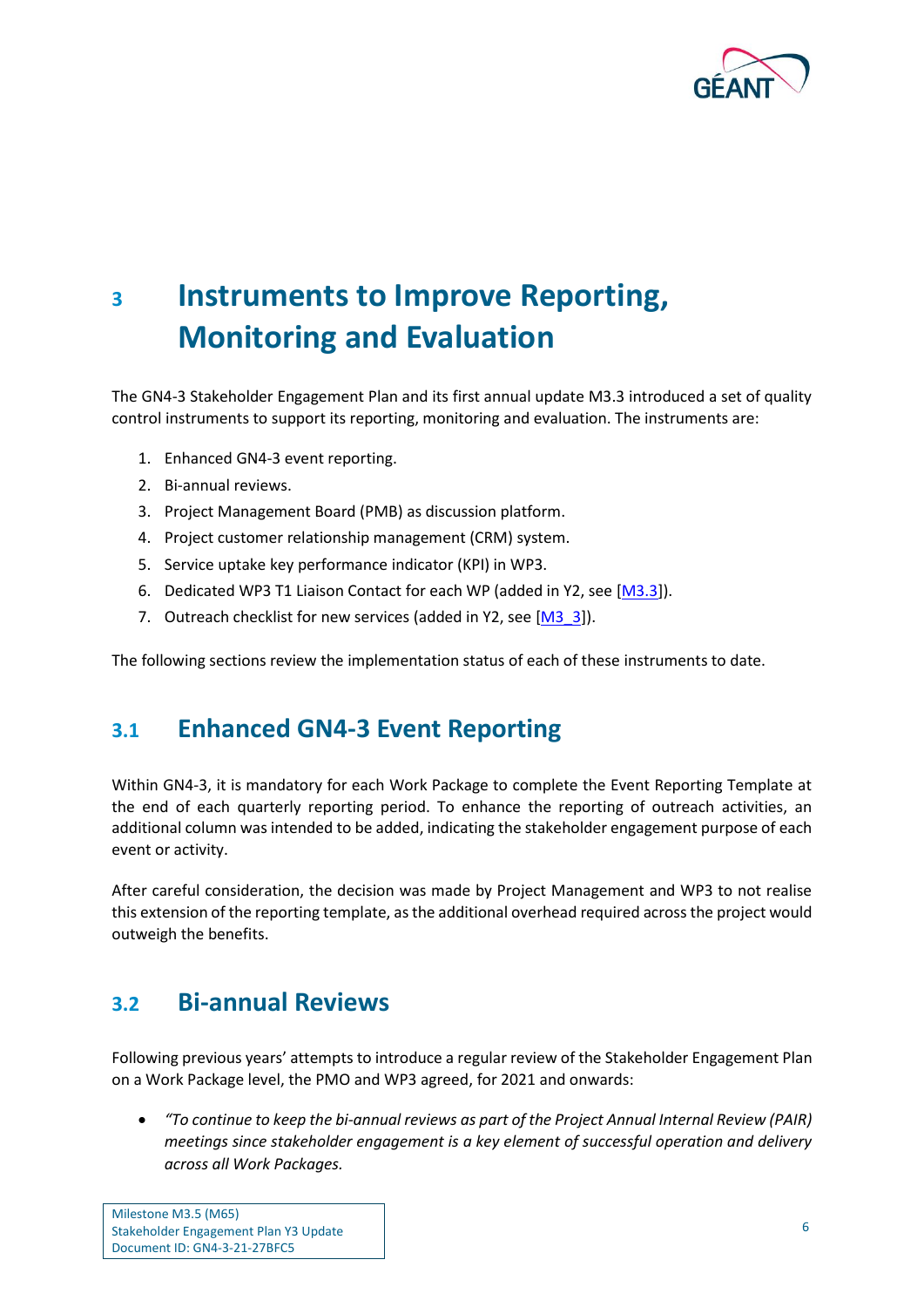

• *A representative of WP3 T1 will join the PAIR meetings during an allocated agenda slot to guide the WPLs through the engagement review and follow-on actions."* [\[M3.3\]](#page-25-2)

The former could be absorbed/integrated into the regular liaison on stakeholder engagement between each Service Work Package and WP3 (see Sectio[n 3.6\)](#page-9-0).

During Y3, the WP3 T1 Task Leader joined the PAIR meetings or, where this was not possible due to time constraints, a separate meeting with the Work Package Leaders was set up. These meetings followed a revised version of the questionnaire originally shared in M3.3 (see [Appendix A](#page-13-0) of the present document). The feedback received from the Work Package Leaders has been incorporated in this Milestone and a summary is provided in [Appendix B.](#page-14-0)

Going forward, this once-a-year review can also be absorbed into the regular liaison between the WPs and Liaison Contact as part of the planning for the upcoming year, rather than forming part of the PAIR meeting.

### <span id="page-8-0"></span>**3.3 PMB as Discussion Platform**

The regular monthly meetings of the Project Management Board (PMB) continue to be an effective platform to pose questions, exchange knowledge and develop ideas and actions for collaboration.

Notable examples during the reporting period were the planning of the Chief Technology Office(r) (CTO) Workshops (see Section [4\)](#page-10-0), the GÉANT Innovation Programme and the incubator work across different WPs.

### <span id="page-8-1"></span>**3.4 Project CRM**

Work to deploy and implement a customer relationship management (CRM) system is progressing well. After extensive requirements gathering, both within the GÉANT Association and with key project stakeholders (see  $[M3.3]$ , Section 3.4), a system was procured to be implemented across the Community Relations Office, which consists of the different stakeholder engagement teams within the GÉANT Association. These teams are represented in GN4-3 by WP3 T1, T2, T3, T4 and WP1 T6 respectively. In addition, senior management, and key management functions such as the Project Management Office (PMO) (WP1), and Service Delivery (WP9) and Marcomms (WP2) have been added to the initial user group. Extensive work has been undertaken throughout 2021 to adapt the system to the community's needs and to reflect the diversity of requirements from the different engagement teams. System rollout is planned to start in January 2022. The data captured will be curated by WP3 T3.

### <span id="page-8-2"></span>**3.5 Service Uptake KPI in WP3**

Good progress has been made in further exploring how service uptake can best be captured, monitored and utilised to support service portfolio evolution and the PLM process.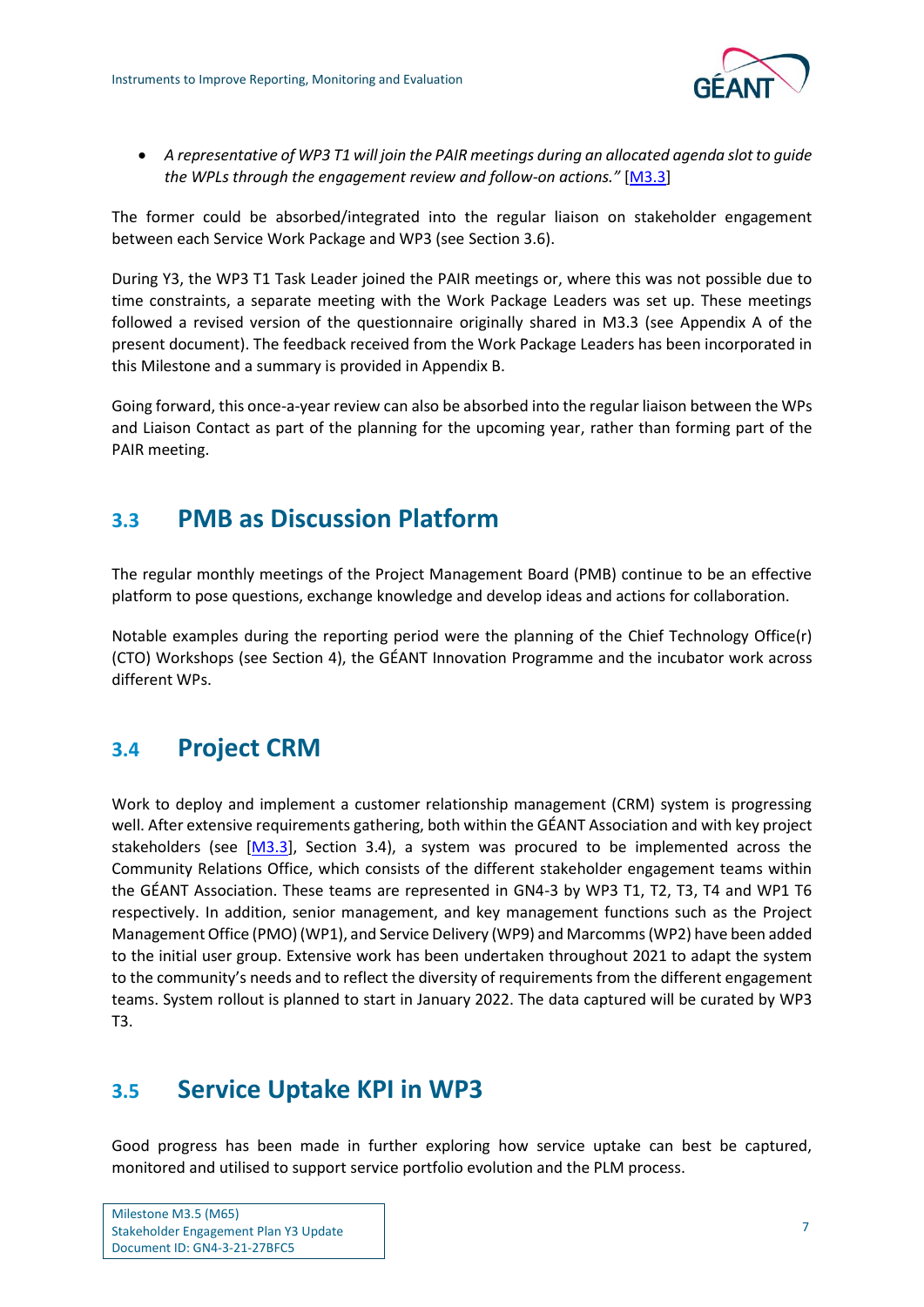

Service Owners track service adoption over time and statistics are provided through regular project reporting such as the Period *N* Service Review deliverables (D1.7 (Period 1) and D1.13 (Period 2)) and at the EC Reviews.

Service adoption across the GN4-3 Service Portfolio available to NRENs has been tracked by WP3 T3 since the beginning of the project. At the end of the project, a progress status assessment reporting on changes throughout the lifetime of GN4-3 will be possible.

Service-specific feedback is obtained by WP3 T1 through its various engagement channels and servicespecific requirements-gathering activities (see for example  $[D3.5]$ ). Information is shared with the respective Service Owner and also fed into the CRM to make it available more widely and allow a more granular reporting in the future.

### <span id="page-9-0"></span>**3.6 Dedicated WP3 T1 Liaison Contact for each WP**

A dedicated Liaison Contact for each Work Package and respective service area outreach expert in WP3 T1 has been successfully introduced. A tailored collaboration approach has been chosen with each Service Work Package to meet the needs of their different set-ups. In addition to all Service Work Packages, a dedicated contact for WP2 is in place to support coordination of communication and outreach activities.

Feedback from the Work Package Leaders (se[e Appendix B\)](#page-14-0) shows, however, that whilst the support work and regular interaction is very much appreciated, it is not clear for all WPLs that there is a structure behind that engagement. This feedback has been taken on board and in Y4 it is planned to review the function of the dedicated Liaison Contact and how it fits into the wider project structure and engagement planning.

### <span id="page-9-1"></span>**3.7 Outreach Checklist for New Services**

The outreach checklist has been piloted at the production gate reviews for WiFiMon and eduMEET. Some elements have been taken on by the Product Management and Marketing Team to prepare prior to the production gate review. Going forward, the checklist can serve as a guideline for the WP3 T1 Liaison Contact when working with the respective Service Owner to define the NREN outreach campaign. This would be done in separate follow-up meetings or communications.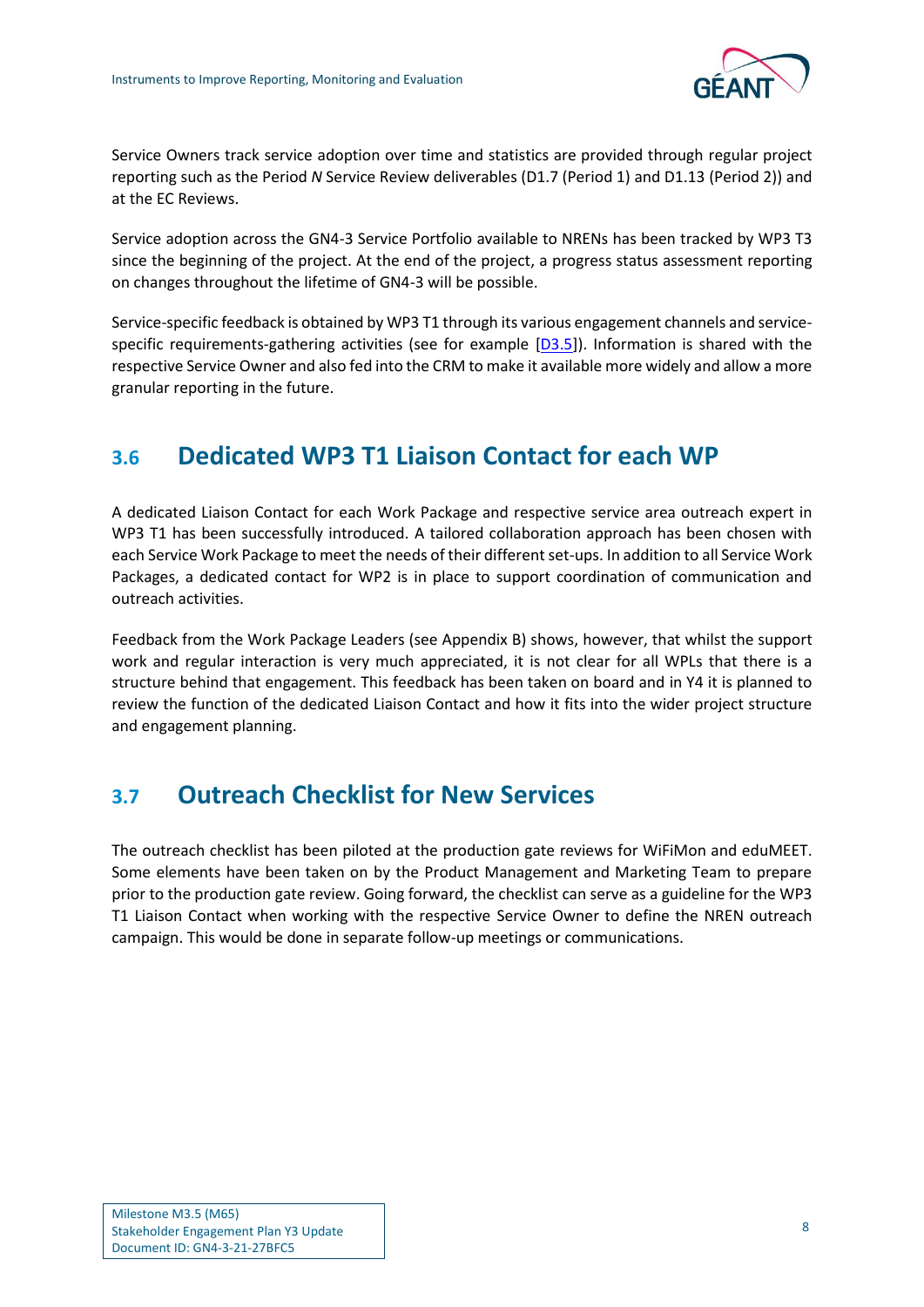

### <span id="page-10-0"></span>**<sup>4</sup> Further Adjustments to the Framework**

In the reporting period no further instruments were introduced to support the implementation of the Stakeholder Engagement Plan. As outlined in Section [3,](#page-7-0) the focus was on further developing those instruments already introduced. Some of them are working well, some need more work and some of them have been abandoned as not considered beneficial or feasible. A conscious effort has been made to not hold on to instruments that are not deemed useful or practicable for the realisation of the Stakeholder Engagement Plan and the overall activities.

Whilst no further instruments were introduced, new ways of engagement have been successfully implemented, enabled through both the fully virtual way to collaborate and more advanced ways to engage virtually, making complex meeting set-ups possible (e.g. break-out groups, virtual boards or a combination of different online collaboration tools). This allowed the project to intensify engagement on a strategic level.

Over the course of the year, different engagement formats – most but not all of them events – were introduced to address different demands. All events are being facilitated by WP3 T1; content is provided through the respective subject matter experts, from both the GÉANT Association and the NRENs. All events have a dedicated wiki space and some of them are recorded and made publicly available to the wider community.

The new engagement channels are:

- Chief Technology Office(r) (CTO) Workshops a set of thematic workshops to obtain NREN CTO / Chief Information Technology Officer (CITO) feedback to help shape the GÉANT service roadmaps for the coming years. The format was considered so successful that an annual event is planned to review progress against the defined roadmaps. [\[CTOW\]](#page-25-5)
- Spotlight Programme a series of events focusing on key topics as selected by the General Assembly (GA) during their meeting in March 2021. The objective is to provide a platform for strategic discussion, complementing the GA meetings and allowing sufficient space to build a common understanding and a joint position. Coordinated by Partner Relations, the agendas are defined by a subset of the GA together with subject matter experts at GÉANT. For 2021 the chosen topics were Security, International Connectivity and Quantum Computing. At the March 2022 meeting of the General Assembly, the format will be reviewed and voted on to determine whether it shall continue and, if so, which topics should be included in 2022. [\[Spotlight\]](#page-25-6)
- SEE User Forum a regional event for R&E institutions and researchers in the South East Europe (SEE) region to promote R&E networking and showcase the portfolio of their local NRENs. The event was jointly organised with a group of SEE NREN directors and attracted over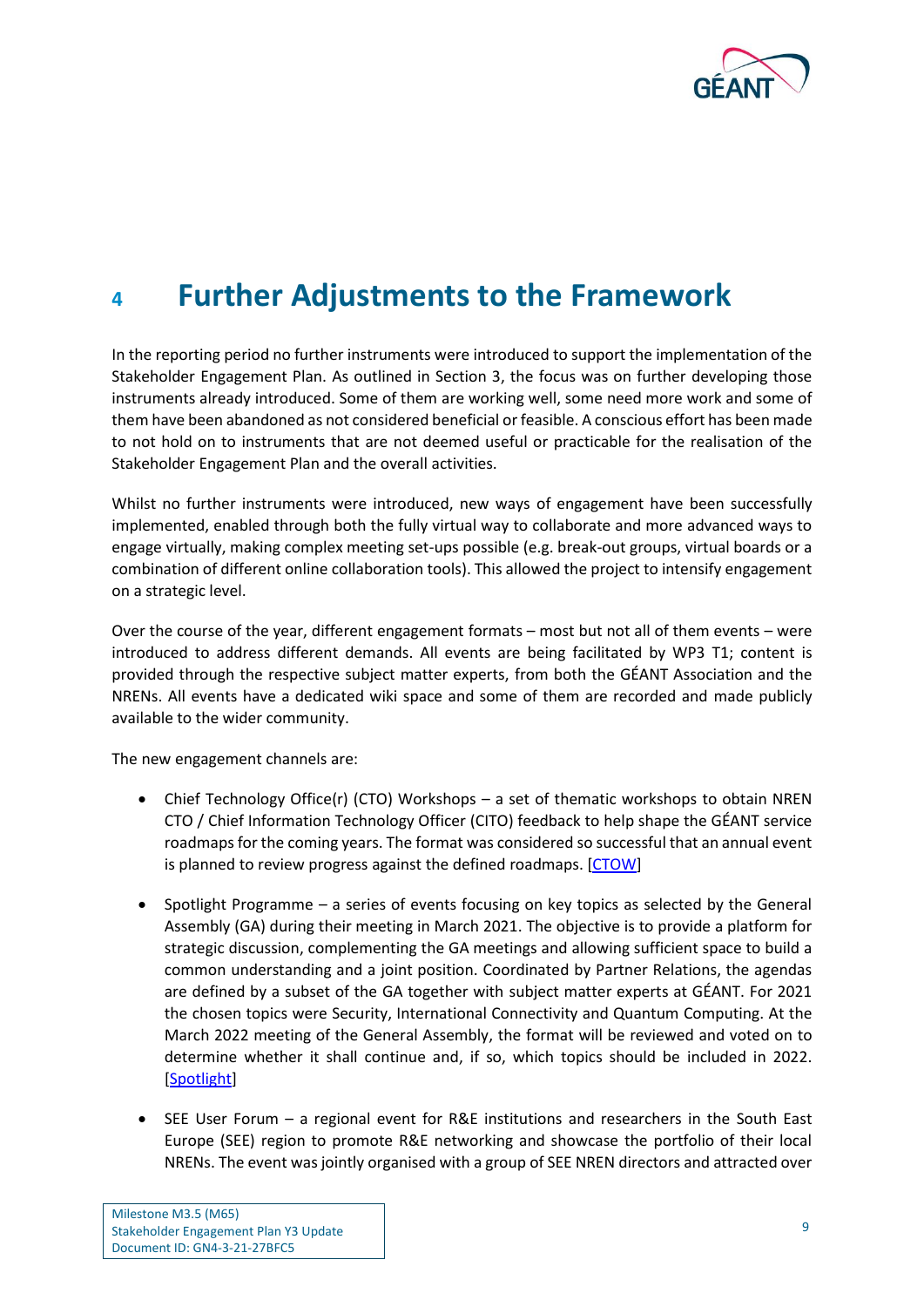

250 users from across the region. Discussions are underway to determine whether and how such an event can be repeated. [\[SEEUF\]](#page-25-7)

- EuroHPC NREN Coordination Meetings monthly GÉANT NREN meetings for knowledge sharing and jointly working on the future support for EuroHPC. The complementary wiki also serves as a knowledge repository supporting the NRENs in their national work on this topic. [\[EuroHPC\\_CM\]](#page-25-8)
- GÉANT Infoshares<sup>1</sup> in the second half of 2020, WP3 T1 introduced a centrally coordinated function to host infoshares covering services, project updates, strategic topics and NREN guest contributions. Infoshares take place at a set time every week and are recorded and made available via the GÉANT eAcademy and GÉANT YouTube channel. [\[Infoshares\]](#page-25-9)
- NREN Expert Interviews bilateral interviews conducted to gain a deeper understanding of NREN requirements and views on the GÉANT Service Portfolio. Interviews carried out in Y3 were:
	- Feedback on WP6 Portfolio 25 NRENs, CNO/CTO, via WP3 T1 (results published in [\[D3.5\]](#page-25-4)).
	- Feedback on WP8 Portfolio 15 NRENs, CISO/CTO, via WP3.
	- Feedback on WP4 Portfolio >30 NRENs, Cloud Manager, via WP4.

<sup>&</sup>lt;sup>1</sup> Whilst technically the programme of infoshares was introduced in Year 2, starting October 2020, it fits the series of new channels is therefore included here to give a complete picture.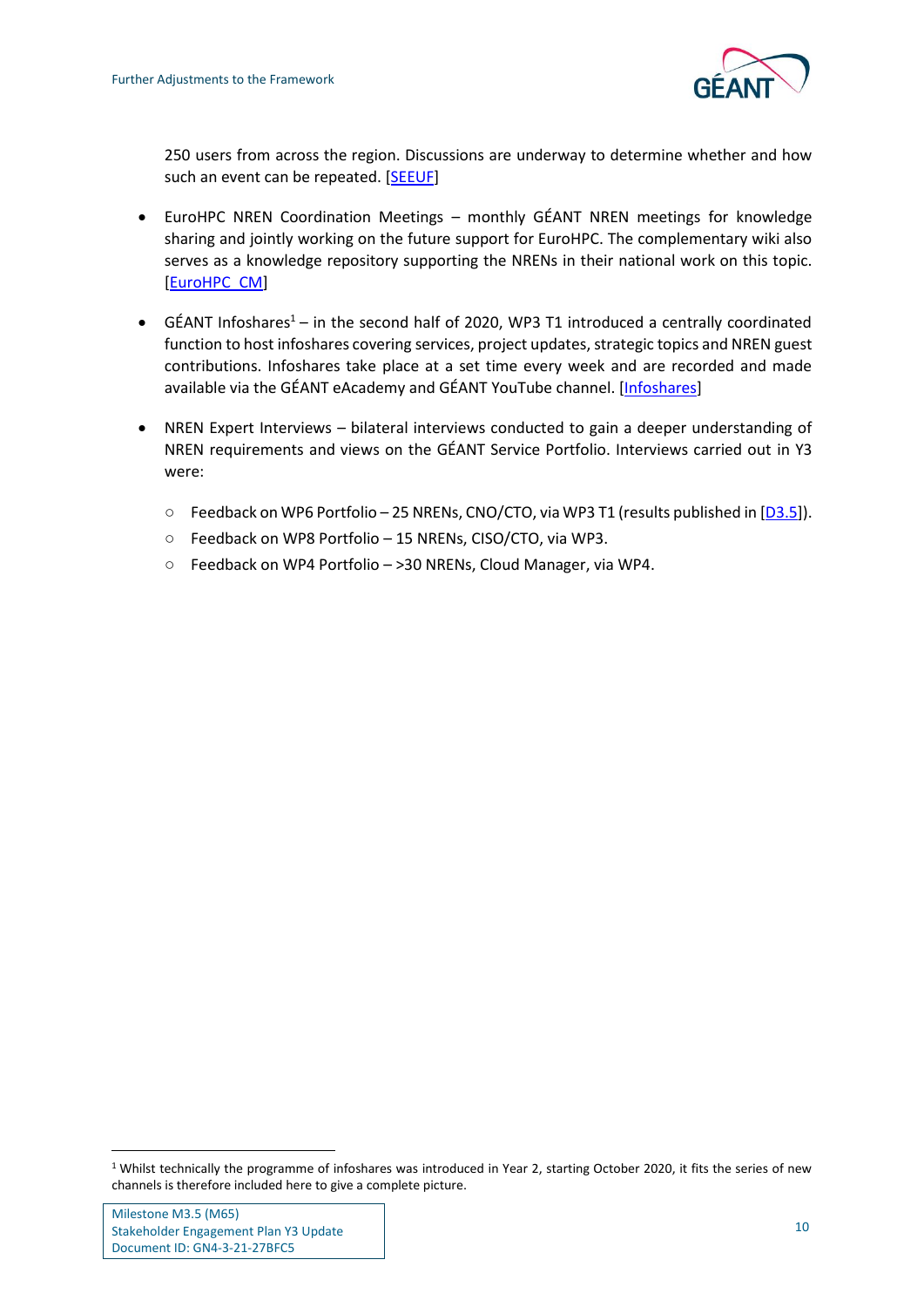

### <span id="page-12-0"></span>**<sup>5</sup> Conclusions and Next Steps**

Stakeholder engagement is constantly evolving. The GN4-3 Stakeholder Engagement Plan as initially set out in D3.1 allowed the overall approach to be captured and provided a starting point and foundation to build upon. Combined with a high level of trust and strong relationships among the project and NREN partners, this foundation is growing and evolving over time.

Whilst in the first year of its implementation (Y2 of the project) much focus was on instruments to support stakeholder engagement activities, in the second year (Y3) a range of new engagement activities have been introduced to meet changing demands and reflect a higher need for collaboration with input from all NRENs.

Over the next reporting period (Y4), the established ways of working will continue, with an emphasis on further professionalising and improving both instruments and engagement channels with current resources. The work over the previous years shows that a great deal of agility and flexibility is needed to successfully engage with GÉANT's stakeholders. Some instruments/activities are only of a temporary nature as they address specific stakeholder needs and respond to external developments or challenges that have arisen or work to fill identified outreach gaps.

WP3 T1 also plans to carry out a review of tools used to support engagement and knowledge sharing (such as the wiki, Partner Portal, knowledge repository and CRM) to identify any duplication and streamline how information is being shared among the Work Packages and with the community.

Moving into the final year of the project, an additional focus will be placed on streamlining the initially defined framework, simplifying where possible whilst enhancing where proven beneficial. A concluding update on the progress of the Stakeholder Engagement Plan, with a recommendation on how to use it going forward, will be provided in the final milestone M3.7, due in M48.

Finally, another influencing factor will be planning for the next cycle of the GN project. The experience gained through the introduction of the Stakeholder Engagement Plan will be valuable input for defining the future interproject collaboration and engagement channels used. One of the key challenges that will need to be tackled is how the project can provide support to empower national stakeholders to further expand their reach to end users.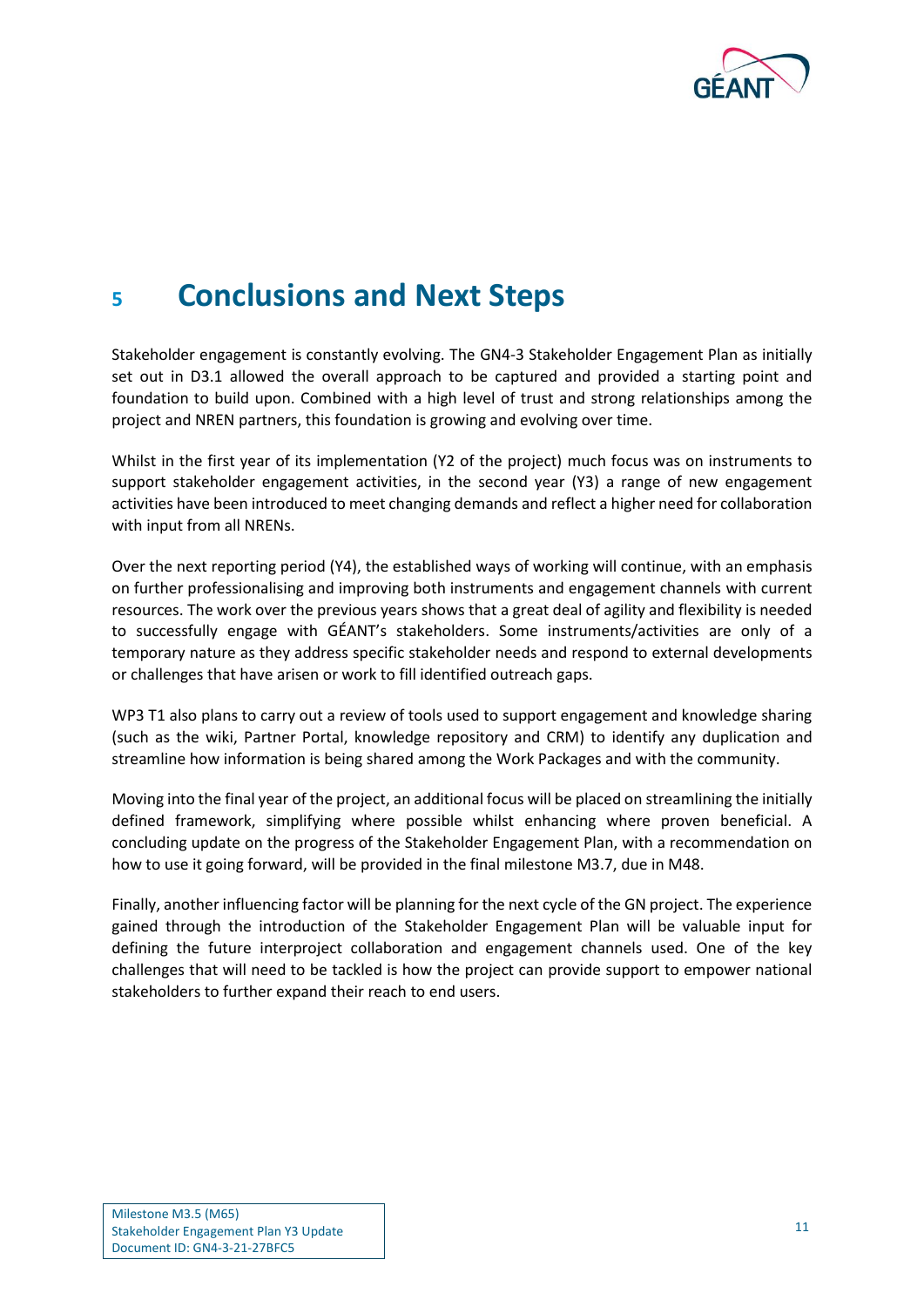

## <span id="page-13-0"></span>**Appendix A PAIR Meeting – Stakeholder Engagement Questionnaire**

#### **Purpose:**

Review the status of the planned stakeholder engagement activities as defined in D3.1 and what changes might be considered for the next period. Aid planning the WP3 support activities for the respective WP.

#### **Reference M3.3 Y2 Update (2020/2021)**

[https://www.geant.org/Resources/Documents/M3.3\\_Stakeholder-Engagement-Plan-Y2-Update.pdf](https://www.geant.org/Resources/Documents/M3.3_Stakeholder-Engagement-Plan-Y2-Update.pdf)

#### **Reference D3.1 (2019/2020)**

[https://www.geant.org/Projects/GEANT\\_Project\\_GN4-3/GN43\\_deliverables/D3-1\\_Stakeholder-](https://www.geant.org/Projects/GEANT_Project_GN4-3/GN43_deliverables/D3-1_Stakeholder-Engagement-Activity-and-Plan.pdf)[Engagement-Activity-and-Plan.pdf](https://www.geant.org/Projects/GEANT_Project_GN4-3/GN43_deliverables/D3-1_Stakeholder-Engagement-Activity-and-Plan.pdf)

#### **Questions**

- 1. Reviewing your outlined stakeholder engagement plan for 2020/2021, what went well / what caused challenges?
- 2. Were there any adjustments/changes to the plan, and what were the reasons for that?
- 3. Which channel do you consider most successful and why?
- 4. Any engagement gaps?
- 5. Any lessons learned?
- 6. Do you consider the dedicated person in the Partner Relations Team to support you with stakeholder engagement as beneficial?
- 7. What is your one big challenge when reaching out to NRENs/stakeholders that would make your life easier if resolved?
- 8. Anything that WP3 (Partner Relations, Research Engagement, Insights, Community Programme) should support in the next 12 months?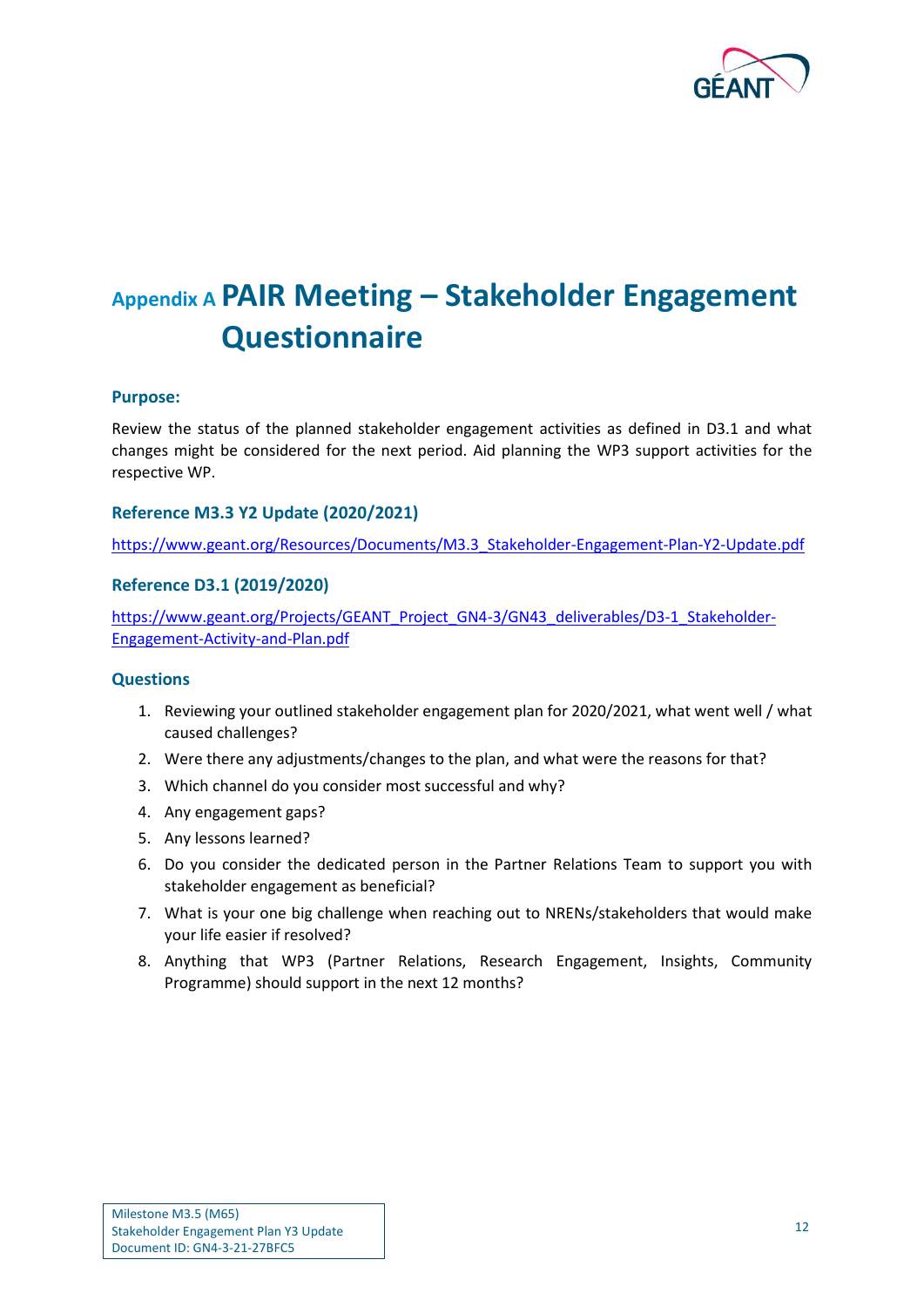

## **Appendix B PAIR Engagement Review – WP Feedback**

### **B.1 Support WPs**

<span id="page-14-1"></span><span id="page-14-0"></span>

| <b>Questions</b>                                                                                                              | W1                                                                                                                                                                                                                                                                                                                                                                                                                                                                                                                                      | WP <sub>2</sub>                                                                                                                                                                                                                                                                                                                                       | WP3                                                                                                                                                                                                                                                                                                                                                                                                                                                                                                                                           |
|-------------------------------------------------------------------------------------------------------------------------------|-----------------------------------------------------------------------------------------------------------------------------------------------------------------------------------------------------------------------------------------------------------------------------------------------------------------------------------------------------------------------------------------------------------------------------------------------------------------------------------------------------------------------------------------|-------------------------------------------------------------------------------------------------------------------------------------------------------------------------------------------------------------------------------------------------------------------------------------------------------------------------------------------------------|-----------------------------------------------------------------------------------------------------------------------------------------------------------------------------------------------------------------------------------------------------------------------------------------------------------------------------------------------------------------------------------------------------------------------------------------------------------------------------------------------------------------------------------------------|
| 1. Reviewing your<br>outlined stakeholder<br>engagement plan for<br>2020/2021, what<br>went well / what<br>caused challenges? | • Securing sustainable funding for<br>GÉANT in the long term was very<br>successful with the signature of<br>the FPA and the inclusion of two<br>SGAs in the Work Programme<br>2021-2022.<br>• Maintaining good relations with<br>our key stakeholders in the<br>European Commission and other<br>institutions was successful;<br>however, because of the<br>travelling restrictions, was more<br>difficult.<br>• Stakeholder engagement was<br>very successful for Human<br>Capital Development with many<br>online training sessions. | • Challenges: services-related activities -<br>achieving mutually acceptable/beneficial<br>balance between GÉANT promoting<br>services with GÉANT hat on and NREN's<br>own promotion, or when there are<br>competing services in country.<br>• Success: WP2 streamlined what we<br>wanted to achieve; revamp of<br>communications channel successful. | • Not being able to engage face to face.<br>• Hard to develop relations with stakeholders new in<br>community.<br>• Research Engagement - going to conferences meeting<br>new people has been challenging / engaging with<br>research community very difficult.<br>• NRENs - shorter meetings but more often, shorter<br>more informal meetings.<br>• Satisfaction survey shows continuously high satisfaction<br>with Partner Relations has increased.<br>• Community Programme - more global participants,<br>higher attendance as virtual. |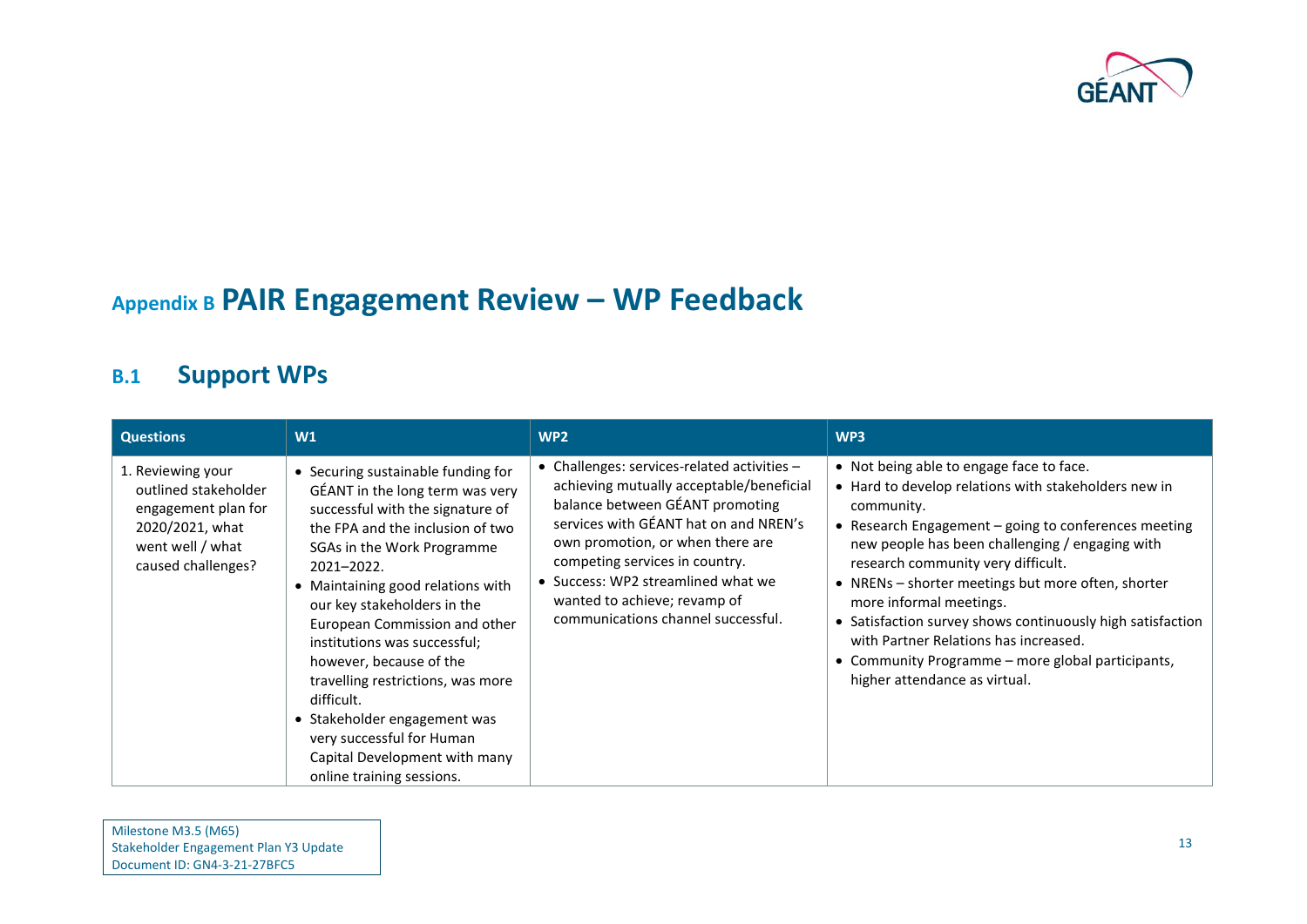

| <b>Questions</b>                                                                                   | W1                                                                                                                                                                                                                                                                                                                                                                                                    | WP <sub>2</sub>                                                       | WP3                                                                                                                                                                                                                                                                                                                            |
|----------------------------------------------------------------------------------------------------|-------------------------------------------------------------------------------------------------------------------------------------------------------------------------------------------------------------------------------------------------------------------------------------------------------------------------------------------------------------------------------------------------------|-----------------------------------------------------------------------|--------------------------------------------------------------------------------------------------------------------------------------------------------------------------------------------------------------------------------------------------------------------------------------------------------------------------------|
|                                                                                                    | • Procurement was also successful<br>with understanding procurement<br>requirements and ensuring the<br>products and services procured,<br>meet those requirements,<br>ensuring procurements comply<br>with the necessary laws and<br>regulations, helping to build<br>consensus among the<br>community with regard to how<br>resources should be spent, and<br>where and what should be<br>procured. |                                                                       |                                                                                                                                                                                                                                                                                                                                |
| 2. Were there any<br>adjustments/changes<br>to the plan, and what<br>were the reasons for<br>that? | Mainly replacing many face-to-face<br>meetings with online meetings                                                                                                                                                                                                                                                                                                                                   | Moving TNC fully virtual was a<br>big<br>adjustment                   | • Infoshares - further evolved: split into general updates<br>/ services / strategic.<br>• Added Spotlight Programme.<br>• Added Innovation Programme.<br>• Added 2 new SIGs/TFs : e-health and ledger technology.<br>• More support work for Services Work Packages -<br>insight studies, dedicated person, regular meetings. |
| 3. Which channel do you<br>consider most<br>successful and why?                                    | Virtual meetings                                                                                                                                                                                                                                                                                                                                                                                      | <b>CONNECT</b>                                                        | • F2F will always remain most successful.<br>• Building an environment that is a trusted space is key $-$<br>which channel then is secondary.                                                                                                                                                                                  |
| 4. Any engagement<br>gaps?                                                                         | None                                                                                                                                                                                                                                                                                                                                                                                                  | The impact of the pandemic posed a<br>challenge on EuroHPC engagement | • No, but cognisant of new requirements of new<br>communities.<br>• Data lakes is plan but are yet to be set up, some<br>engagement such as GAIA-X just too early stage.                                                                                                                                                       |
| 5. Any lessons learned?                                                                            | Although<br>COVID-19<br>travel<br>restrictions<br>did<br>have<br>negative                                                                                                                                                                                                                                                                                                                             | n/a                                                                   | • Coordination meeting working really well.                                                                                                                                                                                                                                                                                    |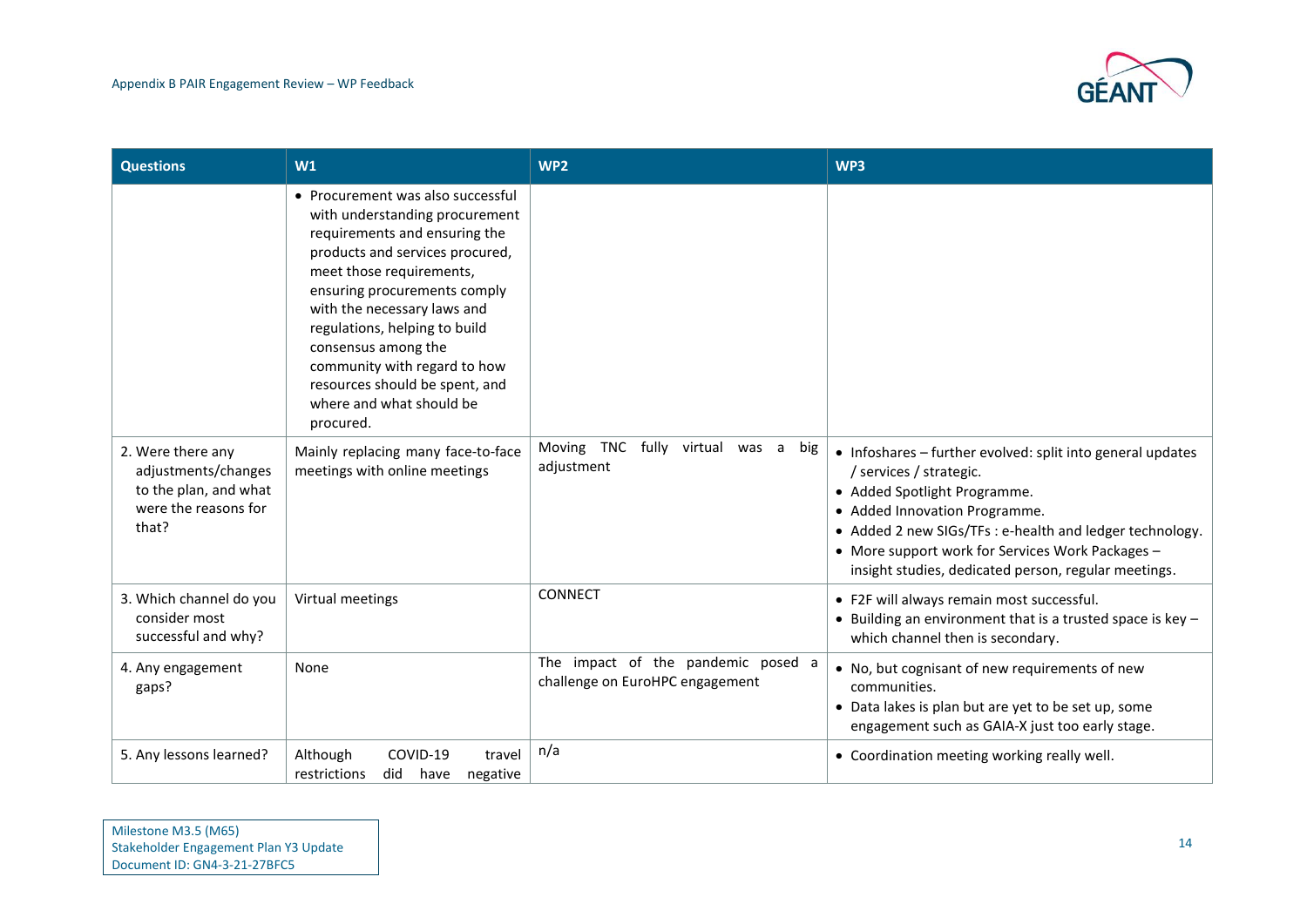

| <b>Questions</b>                                                                                                                                        | W1                                                                                                                                                                                                                                                    | WP <sub>2</sub>                                                                              | WP3                                                                                                                  |
|---------------------------------------------------------------------------------------------------------------------------------------------------------|-------------------------------------------------------------------------------------------------------------------------------------------------------------------------------------------------------------------------------------------------------|----------------------------------------------------------------------------------------------|----------------------------------------------------------------------------------------------------------------------|
|                                                                                                                                                         | impact on our activities, we were<br>able to adjust successfully                                                                                                                                                                                      |                                                                                              | • Regularly bring together interested parties to share<br>information and get community on board (EOSC,<br>EuroHPC). |
| 6. Do you consider the<br>dedicated person in<br>the Partner Relations<br>Team to support you<br>with stakeholder<br>engagement as<br>beneficial?       | n/a                                                                                                                                                                                                                                                   | Yes                                                                                          | n/a                                                                                                                  |
| 7. What is your one big<br>challenge when<br>reaching out to<br>NRENs/stakeholders<br>that would make your<br>life easier if resolved?                  | No such big challenge                                                                                                                                                                                                                                 | For national-level marcomms, balancing<br>GÉANT messaging/focus and national focus           | Nothing in our control (COVID-19)                                                                                    |
| 8. Anything that WP3<br>(Partner Relations,<br>Research<br>Engagement, Insights,<br>Community<br>Programme) should<br>support in the next 12<br>months? | • Provide some analysis of how the<br>CRM system will be beneficial for<br>the project.<br>• Work also with the independent<br>analyst groups (such as Gartner,<br>Ovum, IDC, others) to capture<br>additional requirements and<br>technology trends. | Quarterly all hands between WP2 and WP3<br>Task Leaders to sync on plans for next<br>quarter | n/a                                                                                                                  |

Table B.1: PAIR Engagement Review – Support WPs feedback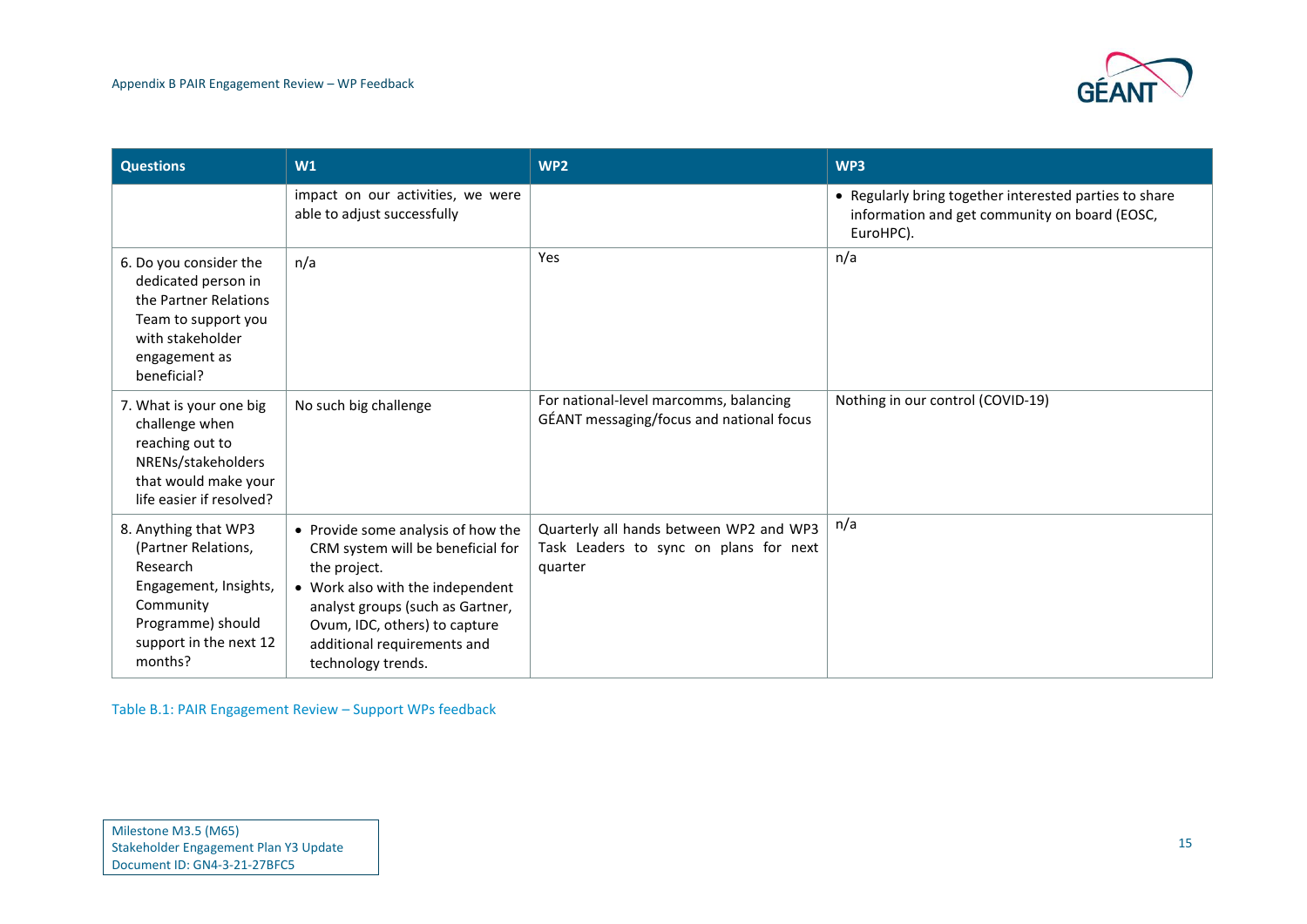

### **B.2 Services WPs**

<span id="page-17-0"></span>

| <b>Questions</b>                                                                                                              | WP4                                                                                                                                                                                                                                                                                                                                                                                                                                                                                                                                                             | WP5                                                                                                                                                                                                                                                      | WP6                                                                                                                                                                                                                                             | WP7                                                                                                                                                                                                                                                                                                                                                                                                                                                                                                                                                                                         | WP8                                                                                                                                                                                                                                                                                                                                                                            | WP9                                                                                                                                                                                                                                                                                                                                                                                                                                                                                                                                                                                                  |
|-------------------------------------------------------------------------------------------------------------------------------|-----------------------------------------------------------------------------------------------------------------------------------------------------------------------------------------------------------------------------------------------------------------------------------------------------------------------------------------------------------------------------------------------------------------------------------------------------------------------------------------------------------------------------------------------------------------|----------------------------------------------------------------------------------------------------------------------------------------------------------------------------------------------------------------------------------------------------------|-------------------------------------------------------------------------------------------------------------------------------------------------------------------------------------------------------------------------------------------------|---------------------------------------------------------------------------------------------------------------------------------------------------------------------------------------------------------------------------------------------------------------------------------------------------------------------------------------------------------------------------------------------------------------------------------------------------------------------------------------------------------------------------------------------------------------------------------------------|--------------------------------------------------------------------------------------------------------------------------------------------------------------------------------------------------------------------------------------------------------------------------------------------------------------------------------------------------------------------------------|------------------------------------------------------------------------------------------------------------------------------------------------------------------------------------------------------------------------------------------------------------------------------------------------------------------------------------------------------------------------------------------------------------------------------------------------------------------------------------------------------------------------------------------------------------------------------------------------------|
| 1. Reviewing your<br>outlined stakeholder<br>engagement plan for<br>2020/2021, what<br>went well / what<br>caused challenges? | • Although the<br>situation in<br>2020/2021 has<br>been specific due<br>to COVID-19 the<br>stakeholders'<br>engagement plan<br>did not suffer<br>much. The process<br>of establishing and<br>managing the<br><b>CSDM</b> community<br>ran smoothly.<br>• Planned<br>meetings/forums<br>were held<br>regularly, and the<br>community was<br>informed about<br>the relevant topics<br>on time.<br>• Uptake and usage<br>of the GÉANT cloud<br>services, especially<br>the new 2020<br>Cloud Framework<br>Agreement, was a<br>big success. The<br>launch event for | • Joint calls with the<br><b>Service Owners</b><br>and WP 3 T1 has<br>helped a lot and<br>we'll continue with<br>that.<br>• Would like to<br>enhance feedback<br>on T&I via Service<br>Reviews. Worth to<br>consider an even<br>more proactive<br>model. | The<br>pandemic<br>continued to impact<br>the outreach plans.<br>But nonetheless we<br>carried out a very<br>busy<br>engagement<br>programme covering<br>three workshops, 10<br>infoshares and<br>90<br>presentations<br>and<br>various events. | • TNC BOF 21 went<br>well. NRENs<br>request more<br>infoshares and<br>workshops.<br>$\bullet$ Articles - yes have<br>been supplied, we<br>want to do more<br>on feedback-<br>gathering process.<br>$\bullet$ Vendors - no<br>events were<br>carried out, but<br>bilateral<br>engagement was<br>ongoing.<br>• NREN conferences<br>- no travel<br>permitted, so<br>didn't happen.<br>• We met with all<br><b>NRENs during</b><br><b>Network Evolution</b><br>Study workshop.<br>• SIG engagement $-$<br>SIG-NGN dormant,<br>no meetings in last<br>years, the SIG is led<br>by the community, | • Challenge: Getting<br>security baseline<br>under the<br>attention of NREN<br>as we can't travel.<br>• What went well:<br>Market research<br>insight study was<br>very useful and<br>happy that they<br>were considered.<br>• The GA spotlight<br>on security was<br>also very useful.<br>• Partner Relations<br>support to resolve<br>manpower claims<br>issues worked well. | • The STF has moved<br>fully virtual. Works<br>well but misses the<br>human factor,<br>especially for<br>catching up with<br>NRENs that speak<br>up less in public;<br>no chance for<br>bilateral informal<br>chats; also lack of<br>opportunities to<br>maintain personal<br>relationship. But<br>for information<br>transferring works<br>well; also higher<br>participation.<br>Going forward will<br>alternate between<br>virtual and F2F<br>meetings.<br>• The SIG-NOC went<br>virtual and it also<br>works well.<br>• Network services<br>outreach is less<br>affected by<br>inability to meet |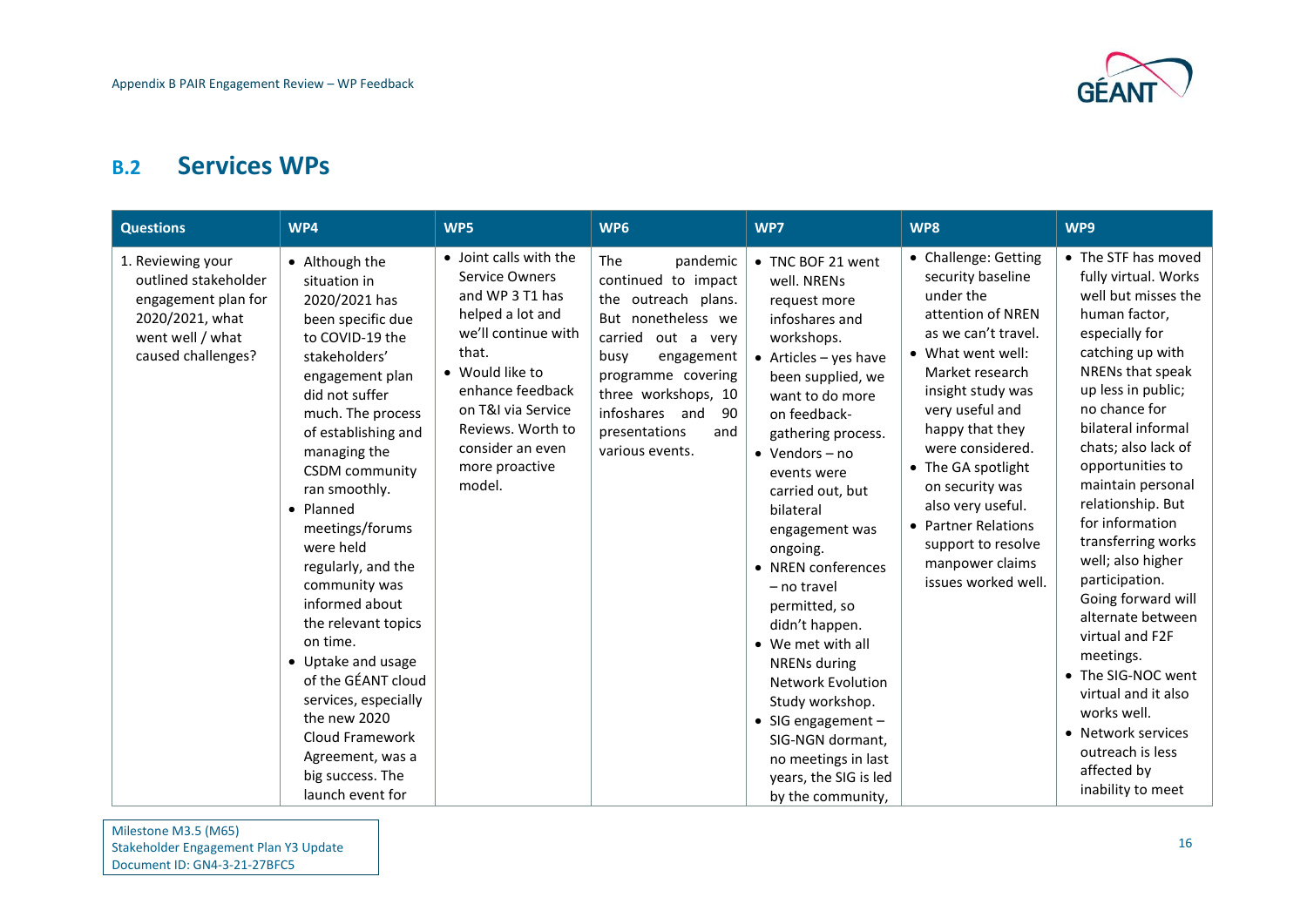

| <b>Questions</b> | WP4                                                                                                                                                                                                                                                                                                                                                                                                                                                                                                                                                                          | WP5 | WP6 | WP7                                                                                                                       | WP8 | WP9                                                                                                                                                                                                                                                                                                                                                     |
|------------------|------------------------------------------------------------------------------------------------------------------------------------------------------------------------------------------------------------------------------------------------------------------------------------------------------------------------------------------------------------------------------------------------------------------------------------------------------------------------------------------------------------------------------------------------------------------------------|-----|-----|---------------------------------------------------------------------------------------------------------------------------|-----|---------------------------------------------------------------------------------------------------------------------------------------------------------------------------------------------------------------------------------------------------------------------------------------------------------------------------------------------------------|
|                  | NRENs and<br>suppliers was<br>organised online<br>instead of the<br>originally planned<br>F2F event but it<br>was still a great<br>success. The<br>number of<br>countries and<br>institutions using<br>the GÉANT cloud<br>services has been<br>increasing.<br>• There were no<br>cloud trainings<br>organised by the<br><b>GÉANT Cloud team</b><br>in 2021 but there<br>have been several<br>infoshares<br>organised and<br>trainings planned<br>together with the<br>providers for 2022.<br>The interest in<br>topics was<br>gathered by the<br>2021 GÉANT Cloud<br>Survey. |     |     | impression that<br>NRENs have desire<br>for stronger<br>WP7/GÉANT Assoc<br>led content -<br>needs further<br>exploration. |     | up due to<br>longstanding<br>relationships with<br>NRENs.<br>$\bullet$ PORIG - monthly<br>coordination<br>meeting between<br>outreach and<br>network teams -<br>works well.<br>• T2 Software<br>Governance and<br>support - provision<br>of common best<br>practices:<br>challenge getting<br>development<br>teams in the<br>NRENs project to<br>adopt. |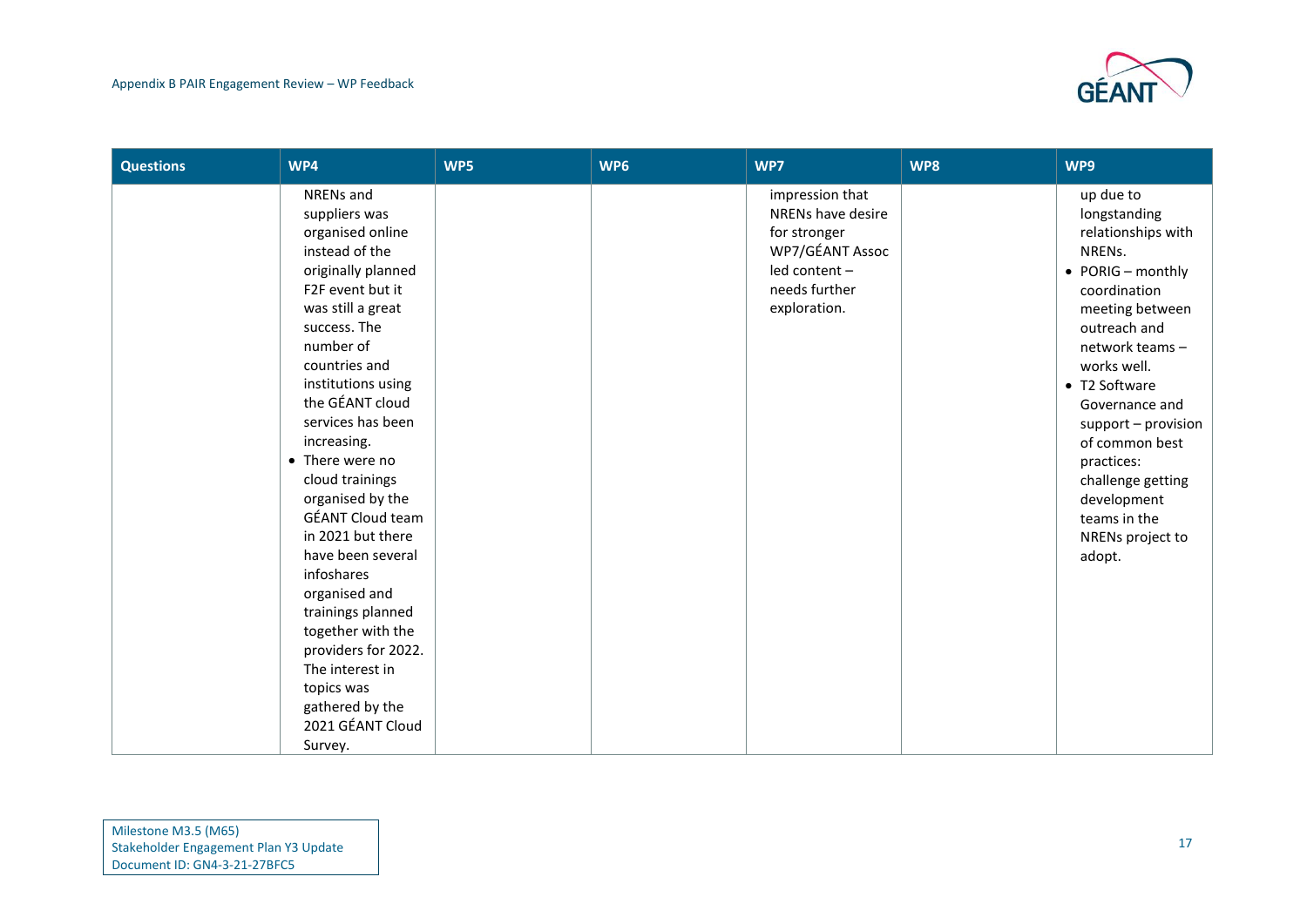

| <b>Questions</b>                                                                                   | WP4                                                                                                                                                                                                                                                                                                                                                                                                                                                                                                                                                      | WP5                 | WP6                                                                                                                                                                | WP7                                                                       | WP8                                                                                                                                                               | WP9                 |
|----------------------------------------------------------------------------------------------------|----------------------------------------------------------------------------------------------------------------------------------------------------------------------------------------------------------------------------------------------------------------------------------------------------------------------------------------------------------------------------------------------------------------------------------------------------------------------------------------------------------------------------------------------------------|---------------------|--------------------------------------------------------------------------------------------------------------------------------------------------------------------|---------------------------------------------------------------------------|-------------------------------------------------------------------------------------------------------------------------------------------------------------------|---------------------|
|                                                                                                    | • Challenges: Key<br>people leaving the<br>team.                                                                                                                                                                                                                                                                                                                                                                                                                                                                                                         |                     |                                                                                                                                                                    |                                                                           |                                                                                                                                                                   |                     |
| 2. Were there any<br>adjustments/changes<br>to the plan, and what<br>were the reasons for<br>that? | • One of the GÉANT<br>Cloud blogs and<br>articles in<br>CONNECT<br>magazine were<br>underutilised due<br>to lack of suitable<br>resource.<br>• The original plans<br>to develop an<br>laaS+ Framework<br>(FW) Service<br>Matrix and<br>communicate this<br>to the users, which<br>helped them in the<br>previous FW to<br>decide upon the<br>suppliers and their<br>solutions. Due to<br>an overwhelming<br>number of<br>suppliers in the<br>laaS+ FW it was<br>impossible to<br>create another<br>user-friendly<br>Service Matrix (too<br>much work was | Going fully virtual | • All events were<br>online.<br>• Important new<br>additions were ~25<br>bilateral NREN<br>interviews on the<br>WP6 portfolio<br>carried out by WP3<br>(see D3.5). | No F2F meetings due<br>pandemic, SIG-<br>to<br>NGN dormant (see<br>above) | • SIG ISM and WISE<br>meetings were<br>difficult online to<br>make them<br>interesting.<br>• Engagement is a<br>lot about knowing<br>and trusting<br>individuals. | Going fully virtual |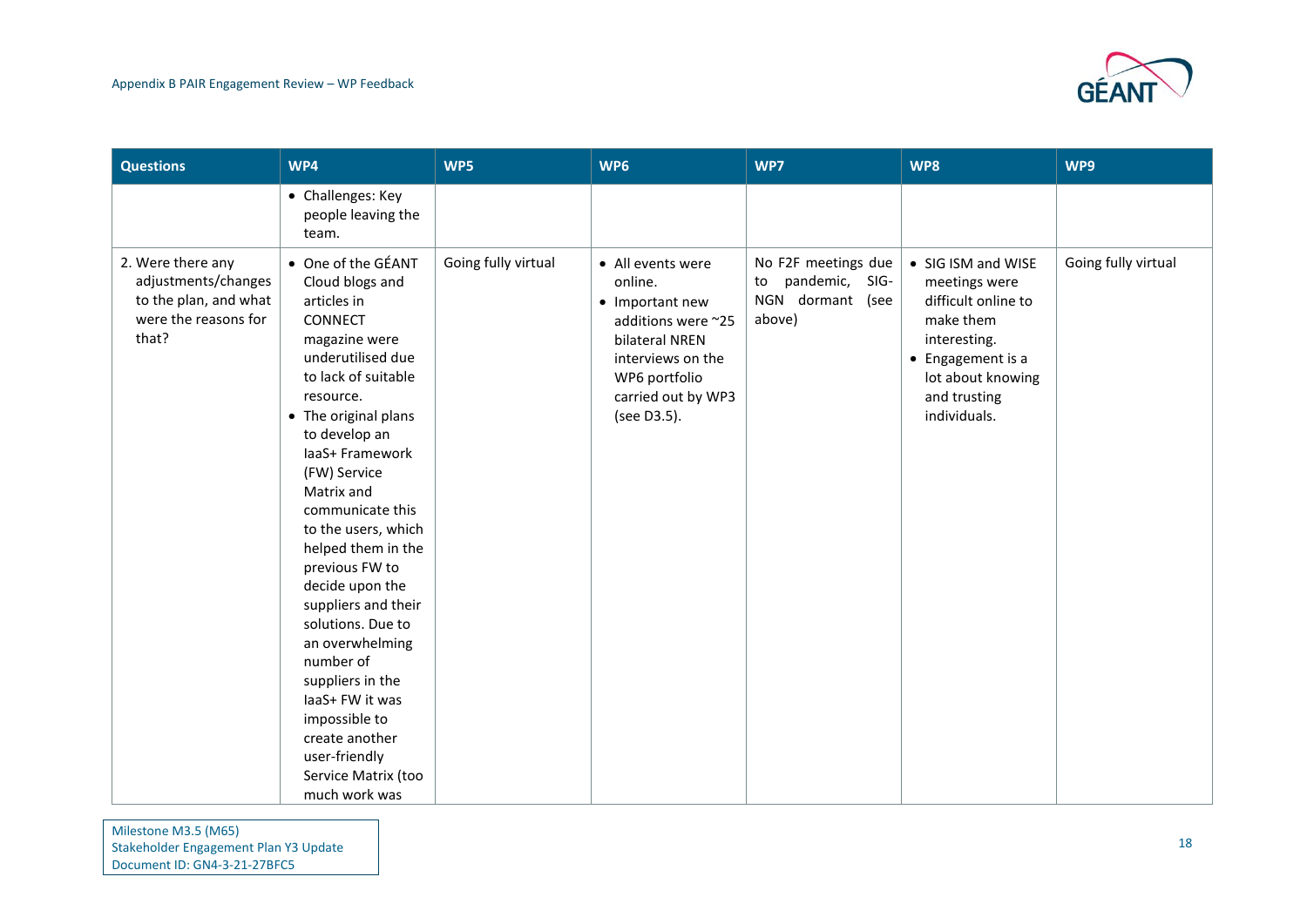

| <b>Questions</b>                                                | WP4                                                                                                                                                                                                                                                                                                                                                                                                                                      | WP5                                             | WP6                                                                                                                                                                                                                                                                                                                                                                                                                                                                    | WP7                                                                                                                                                                                                                                                                                                                | WP8                                                                                                                | WP9                         |
|-----------------------------------------------------------------|------------------------------------------------------------------------------------------------------------------------------------------------------------------------------------------------------------------------------------------------------------------------------------------------------------------------------------------------------------------------------------------------------------------------------------------|-------------------------------------------------|------------------------------------------------------------------------------------------------------------------------------------------------------------------------------------------------------------------------------------------------------------------------------------------------------------------------------------------------------------------------------------------------------------------------------------------------------------------------|--------------------------------------------------------------------------------------------------------------------------------------------------------------------------------------------------------------------------------------------------------------------------------------------------------------------|--------------------------------------------------------------------------------------------------------------------|-----------------------------|
|                                                                 | needed for<br>development). So,<br>instead a<br>"SelectionByNeed"<br>tool was developed<br>that enables<br>filtering, based on<br>the needs of the<br>users.                                                                                                                                                                                                                                                                             |                                                 |                                                                                                                                                                                                                                                                                                                                                                                                                                                                        |                                                                                                                                                                                                                                                                                                                    |                                                                                                                    |                             |
| 3. Which channel do<br>you consider most<br>successful and why? | • Most efficient way<br>to engage and<br>communicate is<br>the bi-weekly<br><b>GÉANT Cloud</b><br>Forums. The<br>downside of the<br>Forums is that they<br>aren't attended by<br>all NRENs,<br>although the<br>average<br>participation has<br>risen from 20<br>people to 40.<br>Representatives<br>also from other<br><b>GÉANT</b> teams<br>gather to exchange<br>information and<br>listen in at the<br>Forums - OCRE &<br>EOSC teams, | PMO<br>Newsletter,<br>GÉANT<br>Blog,<br>CONNECT | • WP6 cannot do it<br>alone. We need<br>help from other<br>WPs and from<br>NRENs, that should<br>spread the word in<br>their environment<br>to their users. And<br>we need to know<br>about it and be<br>able to track it.<br>• In order to be able<br>to do that we need<br>(at least) two<br>things - NRENs<br>actively involved in<br>promoting the<br>results and the<br>work of the GÉANT<br>project, and a CRM<br>to track all<br>activities per<br>partner, per | • STF has proven a<br>very good place to<br>reach most NRENs<br>on a regular basis.<br>• We plan to<br>continue with CTO<br>Workshops every<br>12-18 months (a<br>fully-fledged<br>network study only<br>needs to be done<br>every few years<br>but progress<br>update workshops<br>should be done<br>more often). | The Security day as<br>we were able to cover<br>wide range<br>of<br>a<br>also<br>the<br>topics,<br>Spotlight event | STF and APM mailing<br>list |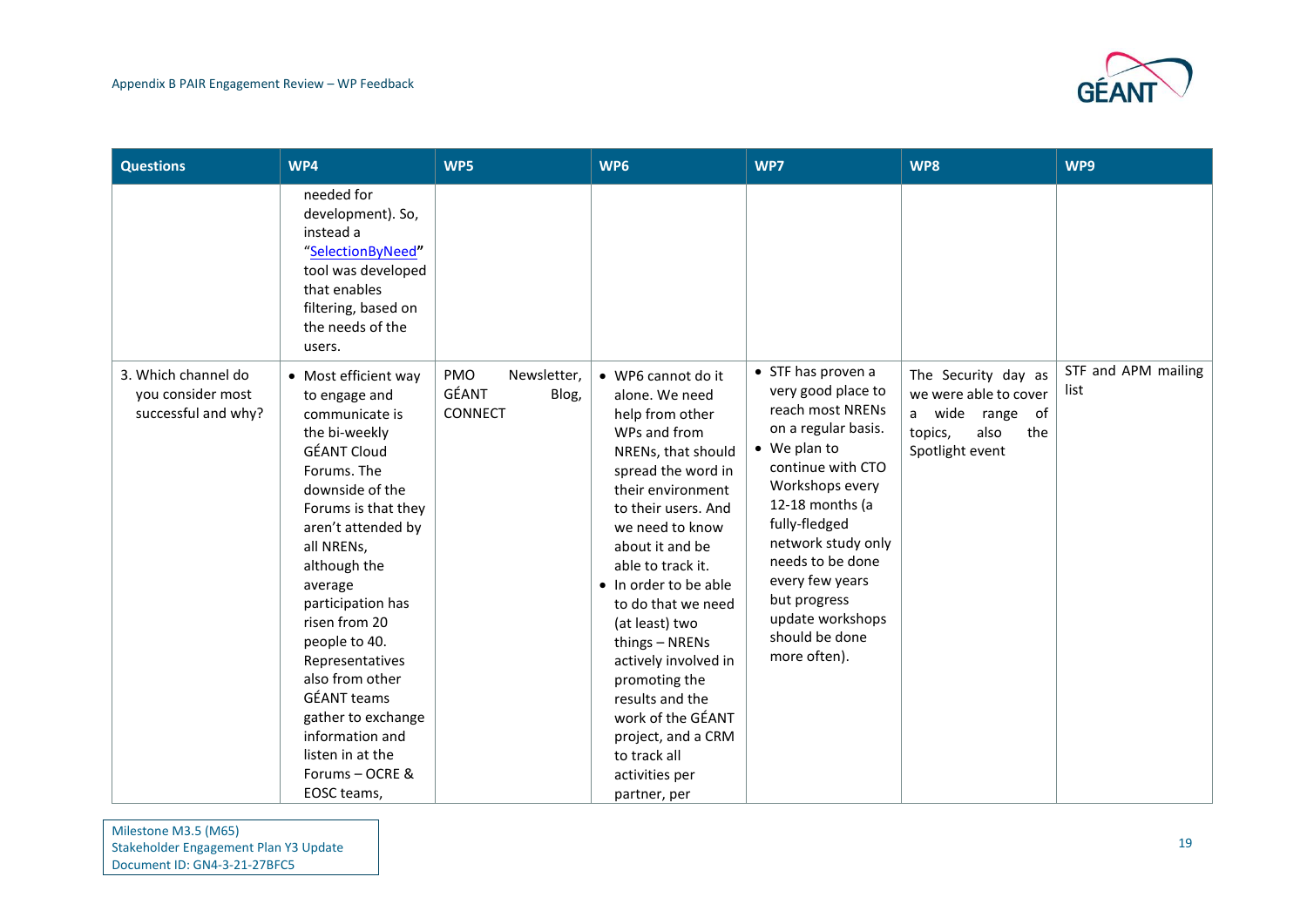

| <b>Questions</b>           | WP4                                                                                                                                                                                                                                                                                                                                                            | WP5                                                                                                                              | WP6                                                                                                                                             | WP7 | WP8                                                                                                                                                                                           | WP9                                                                                    |
|----------------------------|----------------------------------------------------------------------------------------------------------------------------------------------------------------------------------------------------------------------------------------------------------------------------------------------------------------------------------------------------------------|----------------------------------------------------------------------------------------------------------------------------------|-------------------------------------------------------------------------------------------------------------------------------------------------|-----|-----------------------------------------------------------------------------------------------------------------------------------------------------------------------------------------------|----------------------------------------------------------------------------------------|
|                            | Partner Relations,<br>Communications.<br>So, it's the most<br>efficient way and<br>most successful<br>channel to share<br>information<br>between different<br>teams and the<br>target audience.<br>• One-to-one<br>meetings are most<br>preferred based on<br>the NREN feedback<br>in the clouds<br>survey 2021 but it<br>is a very time-<br>intensive effort. |                                                                                                                                  | country, per user<br>type.                                                                                                                      |     |                                                                                                                                                                                               |                                                                                        |
| 4. Any engagement<br>gaps? | • Different levels of<br>NREN engagement.<br>• Some Western<br>NRENs that have<br>not taken up the<br>laaS+ FW and seem<br>to be challenged to<br>do so because of<br>their policies and<br>member institution<br>procedures. Other<br>NRENs need just<br>reaching out and<br>being supported                                                                  | • Well set up in its<br>outreach activities.<br>• It would be good<br>to know in<br>advance of all<br>planned Service<br>Reviews | Unresolved question<br>of reaching users who<br>are within NRENs,<br>rather than NRENs<br>themselves,<br>especially<br>for<br>WiFiMon and NMaas | n/a | No, engaged<br>across<br>within<br>community<br>and outside of formal<br>groups, e.g. there is<br>an informal eduVPN<br>of<br>people<br>group<br>interested<br>the<br>in<br>service that meet | • Software teams for<br>T2.<br>• Individual NREN<br>contacts that are<br>less engaged. |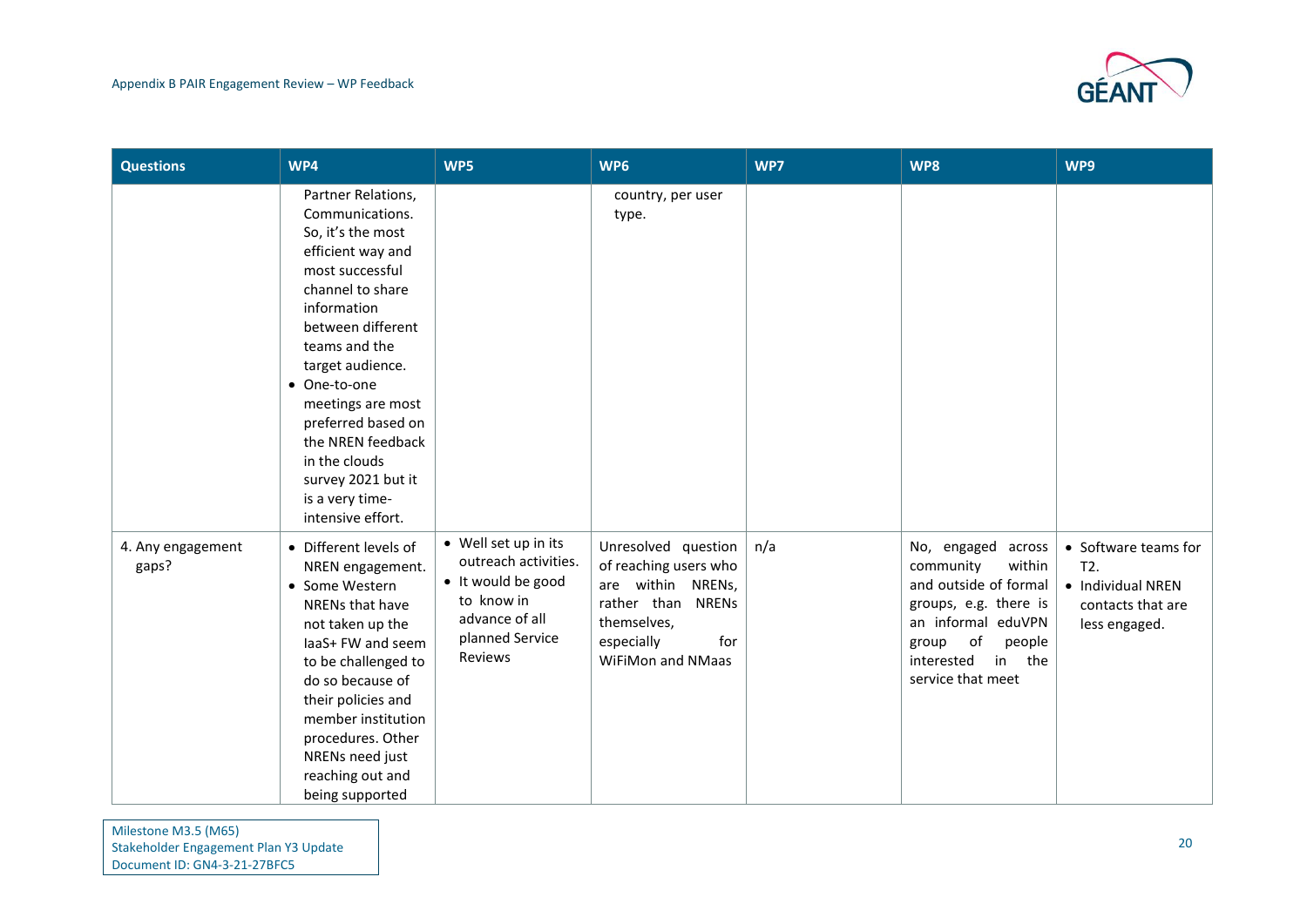

| <b>Questions</b>                                                                                                                                  | WP4                                                                                                                                                                                                               | WP5             | WP6                                                                                        | WP7                                                                                                    | WP8                                                                                                                                                                                                                                                                                                           | WP9                                                                  |
|---------------------------------------------------------------------------------------------------------------------------------------------------|-------------------------------------------------------------------------------------------------------------------------------------------------------------------------------------------------------------------|-----------------|--------------------------------------------------------------------------------------------|--------------------------------------------------------------------------------------------------------|---------------------------------------------------------------------------------------------------------------------------------------------------------------------------------------------------------------------------------------------------------------------------------------------------------------|----------------------------------------------------------------------|
|                                                                                                                                                   | according to their<br>capabilities and<br>possibilities.                                                                                                                                                          |                 |                                                                                            |                                                                                                        |                                                                                                                                                                                                                                                                                                               |                                                                      |
| 5. Any lessons learned?                                                                                                                           | Yes, how to ensure<br>continuity of<br>engagement if WP<br>members leave                                                                                                                                          | None            |                                                                                            | n/a                                                                                                    | • WP3 T1 Market<br>Insight Study as<br>another dimension<br>to the<br>Compendium,<br>structured way to<br>obtain feedback,<br>should continue.<br>• Also had same<br>positive experience<br>when carried out<br>15 NREN<br>interviews on crisis<br>management, very<br>positively received<br>from the NRENs. | Fully remote is better<br>than hybrid                                |
| 6. Do you consider the<br>dedicated person in<br>the Partner Relations<br>Team to support you<br>with stakeholder<br>engagement as<br>beneficial? | Yes, definitely. There<br>are some overlapping<br>topics to<br>communicate to the<br>NRENs and it's good<br>to know what is<br>planned externally to<br>coordinate what<br>GÉANT<br>communicates to the<br>NRENs. | Yes, definitely | Not aware that there<br>is a specific structure<br>in place but notable<br>regular liaison | happy<br>Very<br>with<br>support received but<br>not aware that there<br>is a given structure to<br>it | Yes, very useful, same<br>applies to marcomms                                                                                                                                                                                                                                                                 | Not explicitly used yet<br>as network services<br>are covered in WP7 |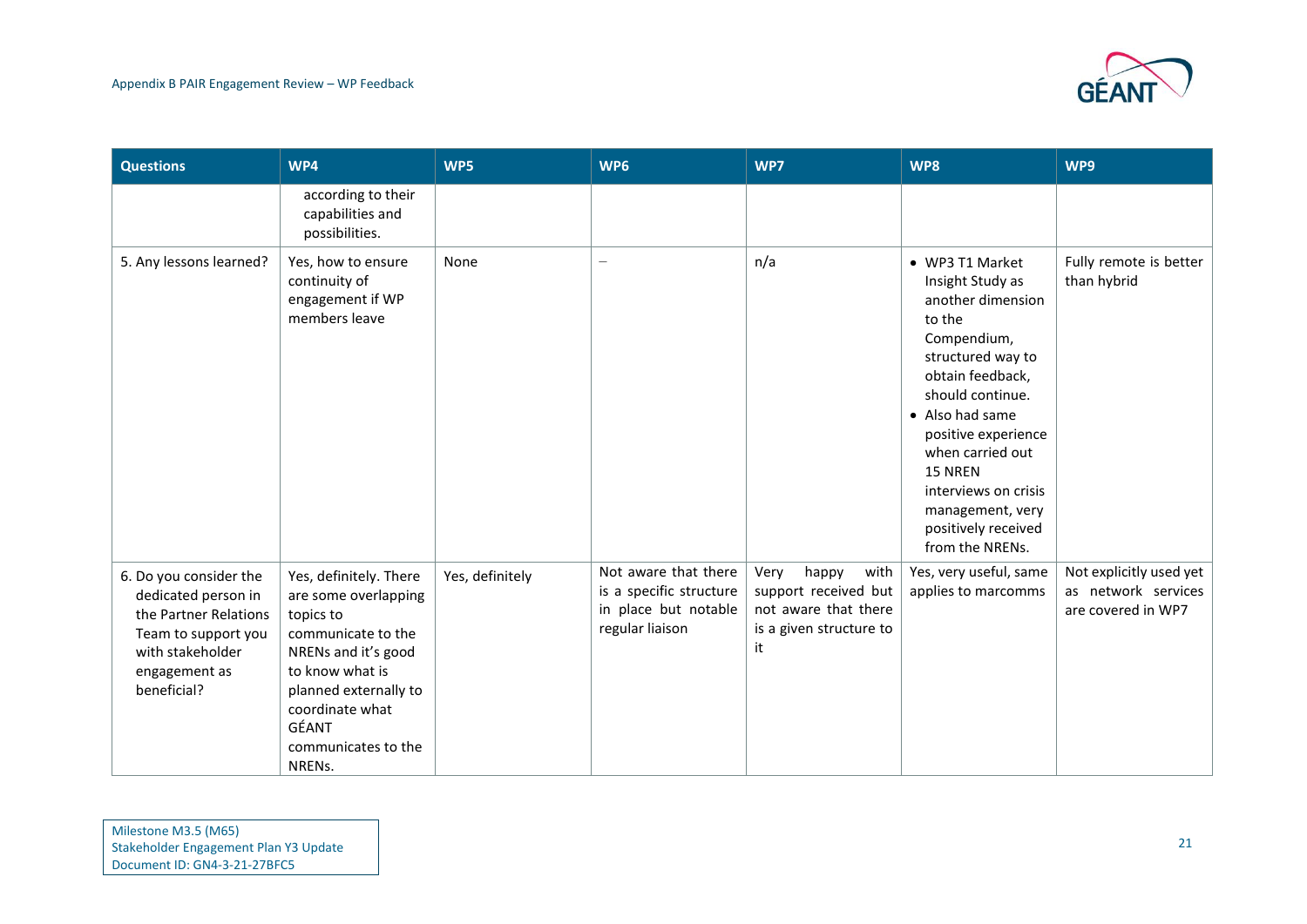

| <b>Questions</b>                                                                                                                          | WP4                                                                      | WP5                                | WP6                                                                                                                                                                                                                                                                                                                                                                                                                                                                                                                   | WP7                                                                                   | WP8                                                                         | WP9                                 |                       |          |
|-------------------------------------------------------------------------------------------------------------------------------------------|--------------------------------------------------------------------------|------------------------------------|-----------------------------------------------------------------------------------------------------------------------------------------------------------------------------------------------------------------------------------------------------------------------------------------------------------------------------------------------------------------------------------------------------------------------------------------------------------------------------------------------------------------------|---------------------------------------------------------------------------------------|-----------------------------------------------------------------------------|-------------------------------------|-----------------------|----------|
| 7. What is your one big<br>challenge when<br>reaching out to<br>NRENs/stakeholders<br>that would make<br>your life easier if<br>resolved? | NRENs have different<br>outreach<br>interests<br>and capabilities        | No big challenges at<br>the moment | • As per above,<br>reaching users<br>beyond the NREN.<br>$\bullet$ Finding a way to<br>keep track of NREN<br>interests over time<br>in an efficient<br>manner.<br>$\bullet$ Ensure any<br>incubator work is<br>justified by clear<br>NREN interest.<br>• Set up an effective<br>service delivery<br>chain including<br>NRENs'<br>involvement in<br>service promotion<br>and user<br>engagement.<br>• Working with<br>NRENs on<br>recognising /<br>accepting GÉANT<br>services as a part<br>of their own<br>portfolio. | Nothing came to mind                                                                  | Not covered                                                                 | n/a                                 |                       |          |
| 8. Anything that WP3<br>(Partner Relations,<br>Research<br>Engagement,                                                                    | • Finding Pilot users<br>among NRENs and<br>institutions of<br>different | $\overline{\phantom{0}}$           | • Already agreed to<br>complete interview<br>cycle to have<br>covered all NRENs.                                                                                                                                                                                                                                                                                                                                                                                                                                      | WP7 would like to do<br>more with WP3, more<br>infoshares and annual<br>CTO Workshops | • Securing NREN<br>resources for GN5.<br>• Feedback on<br>defining roadmap. | Support<br>reaching<br><b>NRENs</b> | T <sub>2</sub><br>out | in<br>to |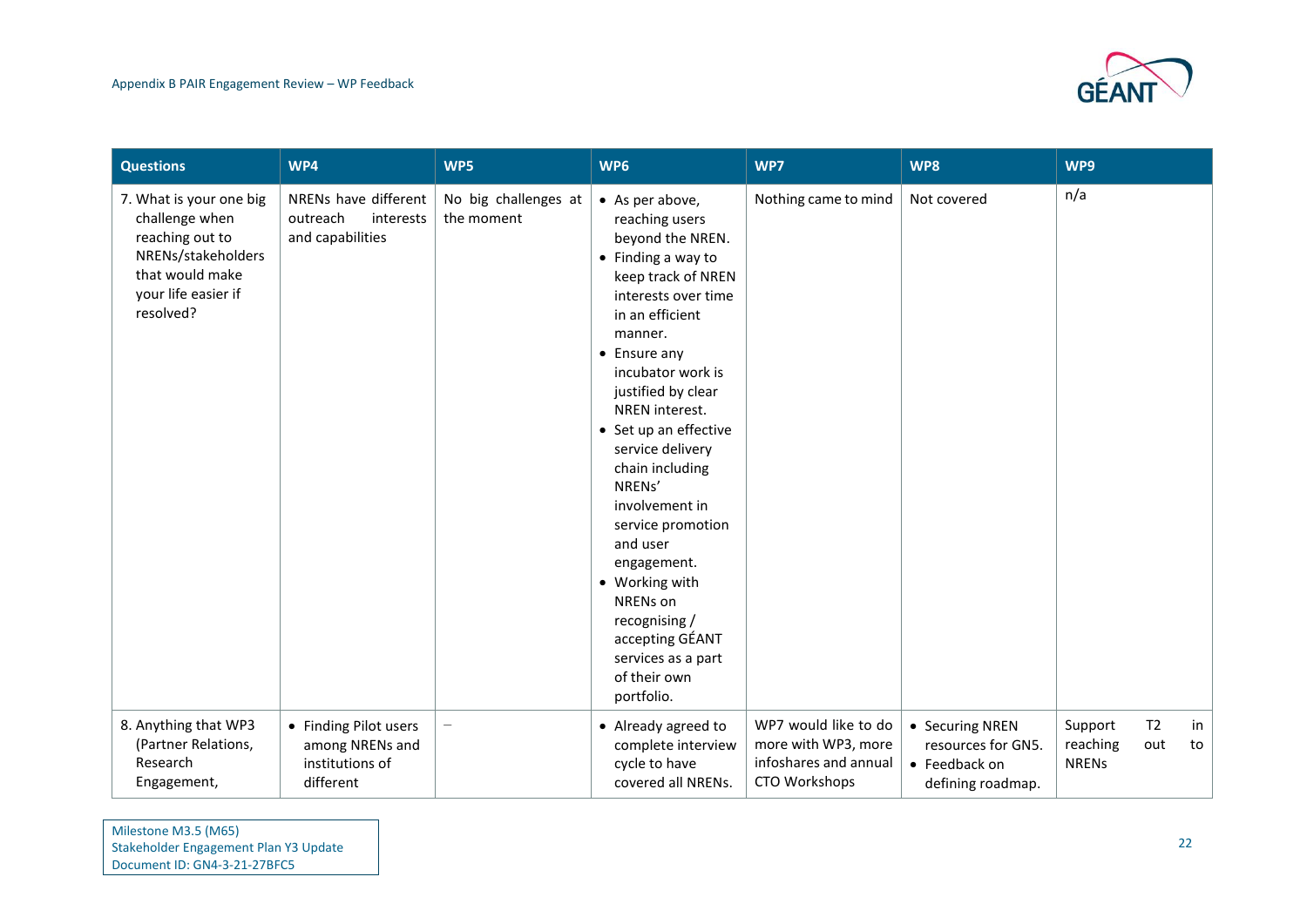

| <b>Questions</b>                                                              | WP4                                                                                                                                                                                                                                                                                                                                                                                                                                                                                                                                                          | WP5 | WP6                                                                               | WP7 | WP8 | WP9 |
|-------------------------------------------------------------------------------|--------------------------------------------------------------------------------------------------------------------------------------------------------------------------------------------------------------------------------------------------------------------------------------------------------------------------------------------------------------------------------------------------------------------------------------------------------------------------------------------------------------------------------------------------------------|-----|-----------------------------------------------------------------------------------|-----|-----|-----|
| Insights, Community<br>Programme) should<br>support in the next<br>12 months? | disciplines for the<br>newly launched<br>community-based<br>offers (GÉANT<br>Cloud Flow, Multi-<br>Cloud<br>Management<br>System, eduMEET)<br>would help a lot to<br>find use cases to<br>show the<br>possibilities of<br>these platforms.<br>Cross-referencing<br>helps to get<br>trustworthiness<br>and also spread<br>the word to a<br>wider audience.<br>• Support WP4 has<br>received from WP3<br>is excellent. For<br>example, to have<br>the plan to reach<br>out to the SEE<br>NRENs where the<br>usage of cloud<br>services has not<br>yet started. |     | • A stakeholder<br>engagement<br>analysis with<br>possibly targeted<br>campaigns. |     |     |     |
|                                                                               |                                                                                                                                                                                                                                                                                                                                                                                                                                                                                                                                                              |     |                                                                                   |     |     |     |

Table B.2: PAIR Engagement Review – Services WPs feedback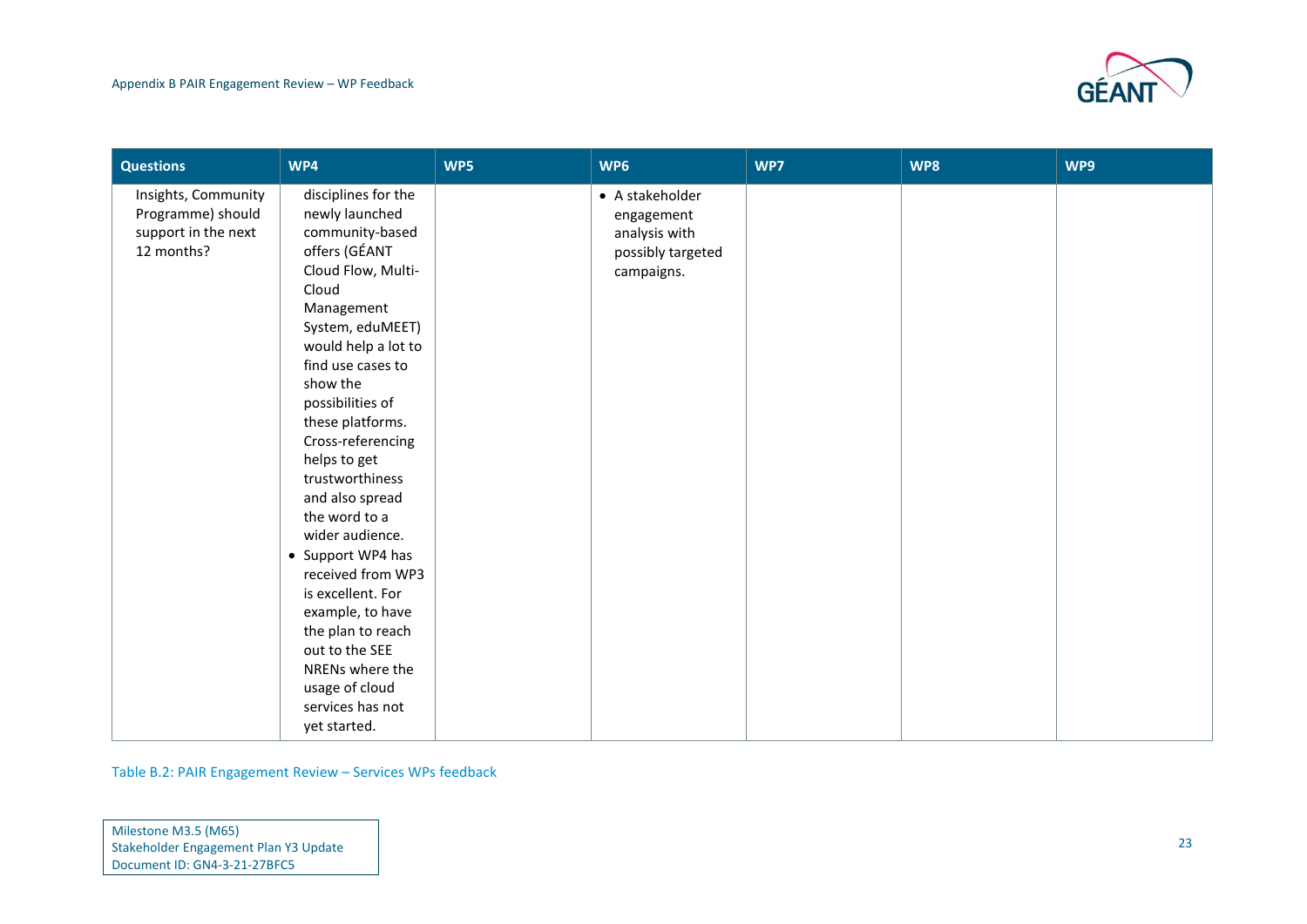

## <span id="page-25-0"></span>**References**

<span id="page-25-9"></span><span id="page-25-8"></span><span id="page-25-7"></span><span id="page-25-6"></span><span id="page-25-5"></span><span id="page-25-4"></span><span id="page-25-3"></span><span id="page-25-2"></span><span id="page-25-1"></span>

| [CTOW]       | https://wiki.geant.org/pages/viewpage.action?pageId=310083624 [login  |
|--------------|-----------------------------------------------------------------------|
|              | required]                                                             |
| $[D1.7]$     | Deliverable D1.7 Period 1 Service Review                              |
|              | https://intranet.geant.org/gn4/3/Work-                                |
|              | Packages/WP1/Deliverables/Period%201%20Service%20Review/D1-           |
|              | 7 Period-1-Service-Review.pdf [login required]                        |
| $[D1.13]$    | Deliverable D1.13 Period 2 Service Review                             |
|              | https://intranet.geant.org/gn4/3/Work-                                |
|              | Packages/WP1/Deliverables/Period%202%20Service%20Review/D1-           |
|              | 13_Period-2-Service-Review.pdf [login required]                       |
| $[D3.1]$     | Deliverable D3.1 Stakeholder Engagement Activity and Plan             |
|              | https://www.geant.org/Projects/GEANT Project GN4-                     |
|              | 3/GN43_deliverables/D3-1_Stakeholder-Engagement-Activity-and-Plan.pdf |
| $[D3.5]$     | Deliverable D3.5 NREN Requirements Commentary                         |
|              | https://intranet.geant.org/gn4/3/Work-                                |
|              | Packages/WP3/Deliverables%20Documents/NREN%20Requirements%20Co        |
|              | mmentary/D3.5 NREN-Requirements-Commentary.pdf [login required]       |
| [EuroHPC_CM] | https://wiki.geant.org/display/gn43wp3/EuroHPC+co-ordination+wiki+-   |
|              | <b>+homepage</b> [login required]                                     |
| [Infoshares] | https://wiki.geant.org/pages/viewpage.action?pageId=148092161 [login  |
|              | required]                                                             |
| $[M3.3]$     | Milestone M3.3 Stakeholder Engagement Plan Y2 Update                  |
|              | https://www.geant.org/Resources/Documents/M3.3 Stakeholder-           |
|              | Engagement-Plan-Y2-Update.pdf                                         |
| $[M3.4]$     | Milestone M3.4 NREN Survey Distributed, Data Collected and Reporting  |
|              | <b>Website Updated Version 3</b>                                      |
|              | https://www.geant.org/Resources/Documents/M3-4 NREN-Survey-           |
|              | Version-3.pdf                                                         |
| [SEEUF]      | https://see-userforum2021.geant.org/                                  |
| [Spotlight]  | https://wiki.geant.org/pages/viewpage.action?spaceKey=                |
|              | gn43wp3&title=Spotlight+events [login required]                       |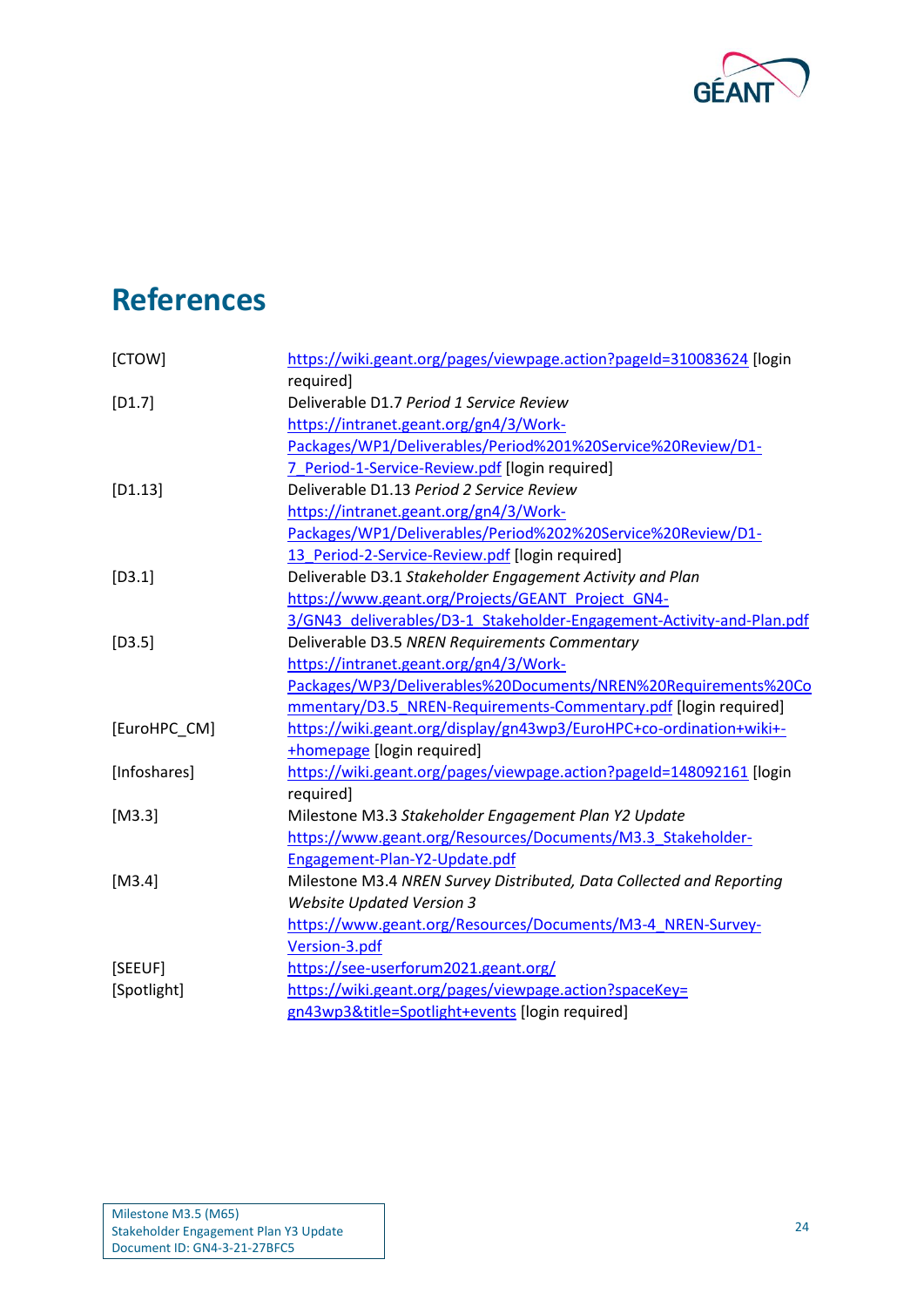

## <span id="page-26-0"></span>**Glossary**

| <b>APM</b>      | <b>Access Port Manager</b>                                                           |  |  |
|-----------------|--------------------------------------------------------------------------------------|--|--|
| <b>BOF</b>      | Birds of a feather (a specific type of event session usually as part of conferences) |  |  |
| <b>CISO</b>     | Chief Information Security Officer                                                   |  |  |
| <b>CITO</b>     | Chief Information Technology Officer                                                 |  |  |
| <b>CNO</b>      | <b>Chief Network Officer</b>                                                         |  |  |
| <b>CRM</b>      | <b>Customer Relationship Management</b>                                              |  |  |
| <b>CSDM</b>     | <b>Cloud Service Delivery Manager</b>                                                |  |  |
| <b>CTO</b>      | Chief Technology Office or Officer (depending on organisational set-up)              |  |  |
| D               | Deliverable                                                                          |  |  |
| EC              | <b>European Commission</b>                                                           |  |  |
| <b>EOSC</b>     | European Open Science Cloud                                                          |  |  |
| F <sub>2F</sub> | Face to Face                                                                         |  |  |
| <b>FPA</b>      | Framework Partnership Agreement                                                      |  |  |
| <b>FW</b>       | Framework                                                                            |  |  |
| GA              | <b>GÉANT General Assembly</b>                                                        |  |  |
| <b>KPI</b>      | Key Performance Indicator                                                            |  |  |
| M               | Milestone                                                                            |  |  |
| М               | Month                                                                                |  |  |
| <b>NREN</b>     | National Research and Education Network                                              |  |  |
| <b>OCRE</b>     | Open Clouds for Research Environments                                                |  |  |
| <b>PAIR</b>     | Project Annual Internal Review                                                       |  |  |
| <b>PLM</b>      | Product Lifecycle Management                                                         |  |  |
| <b>PMB</b>      | <b>GN4-3 Project Management Board</b>                                                |  |  |
| <b>PMO</b>      | <b>Project Management Offic</b>                                                      |  |  |
| <b>PORIG</b>    | Partner relations, Operations, Research engagement, International relations          |  |  |
| R&E             | <b>Research and Education</b>                                                        |  |  |
| <b>SEE</b>      | South East Europe                                                                    |  |  |
| <b>SGA</b>      | <b>Specific Grant Agreement</b>                                                      |  |  |
| <b>SIG</b>      | Special Interest Group                                                               |  |  |
| <b>SIG-NSN</b>  | SIG on Next-Generation Networks                                                      |  |  |
| SIG-NOC         | SIG on Network Operations Centres                                                    |  |  |
| <b>STF</b>      | Service and Technology Forum                                                         |  |  |
| т               | Task                                                                                 |  |  |
| TF              | <b>Task Force</b>                                                                    |  |  |
| <b>TNC</b>      | The Network Conference (annual GÉANT conference)                                     |  |  |
| <b>WISE</b>     | Wise Information Security for collaborating E-infrastructures                        |  |  |
| <b>WP</b>       | <b>Work Package</b>                                                                  |  |  |
| WP1             | Work Package 1 Project Management                                                    |  |  |